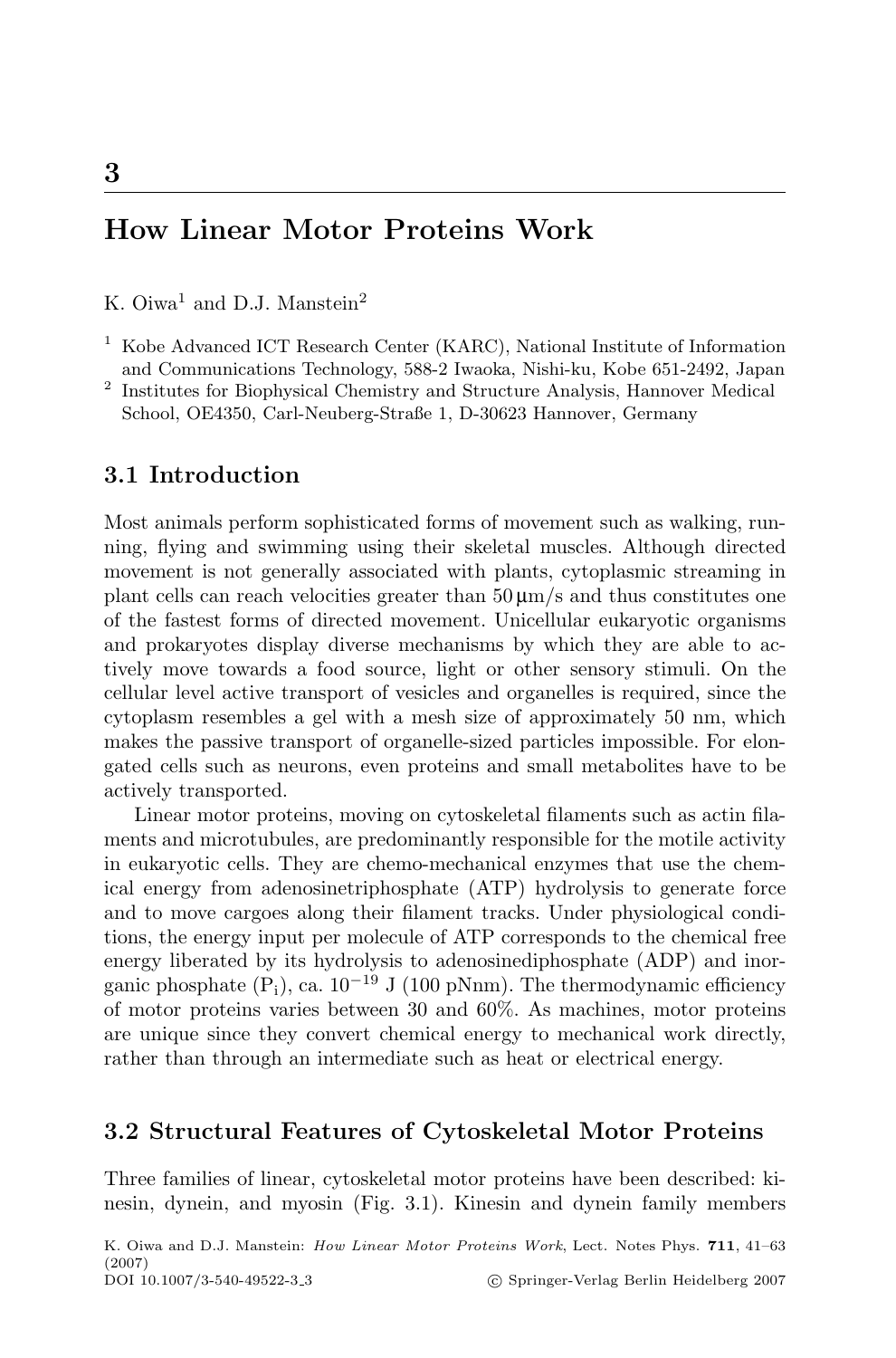move along microtubules while the members of the extended myosin superfamily move along actin filaments. The number of molecular engines and motor proteins has greatly increased with the advance of the various genome projects. We now know more than eighteen myosin subfamilies or classes. Thirty-nine myosin heavy chain genes have been found in the human genome; nine of these are expressed in muscle tissues, while the remainders, the socalled unconventional myosins, are responsible for cell motilities other than muscle contraction. Fourteen subfamilies are known for kinesins and three for dyneins.

Comparisons of the available full-length sequences of dynein heavy chains have shown that dynein is a member of the  $AAA^+$  (ATPase Associated with various cellular Activities) protein family [1]. So far, more than 200 AAA<sup>+</sup> family members have been identified that participate in diverse cellular processes. Dyneins are further divided into two groups: cytoplasmic dynein and axonemal dynein. Cytoplasmic dynein is composed of two identical heavy chains of about 530 kDa each. Additionally, cytoplasmic dyneins consist of two 74 kDa intermediate chains, about four 53–59 kDa intermediate chains, and several light chains. Axonemal dynein shares the same heavy chain structure but its overall structure is far more complicated and will not be discussed here in detail (reviewed in [2]).

Dynein heavy chains consist of the C-terminal head with two elongated flexible structures called the stalk (microtubule-binding domain) and the Nterminal tail (cargo-binding domain). The head and the stalk form a motor domain (Fig. 3.1d). The motor domains of all dyneins are generally well conserved in sequence (with 40–80% similarity) [3] and are indistinguishable by electron microscopy at the single-particle level (reviewed in  $[4]$ ). A single dynein motor domain has a mass of almost 380 kDa. Most of this mass is contained in seven protein densities that encircle a cavity to produce a ring-like architecture, named a head ring. At least six of the seven densities probably correspond to the highly conserved AAA-modules containing specialized motifs for ATP binding (e.g. P-loop motif). The first four of six AAA-modules are predicted to bind nucleotides [5]. The first P-loop (P1) has the most highly conserved sequence among dyneins and was previously assigned as the principal site of ATP hydrolysis by vanadate-mediated photocleavage of the dynein heavy chain. Further strong support for a functional role of P1 has been provided by molecular dissection of cytoplasmic dyneins in which mutation of this P-loop abolished motor activitiy  $[4,6]$ . The microtubule binding domain named the stalk, is flanked by two relatively long coiled-coil regions and is structurally conserved among all dyneins. This stalk extends from the head between  $AAA$ -modules  $\#4$  and  $\#5$ . Its tip interacts with microtubules in an ATP-sensitive manner.

Based on electron microscopic observation of an axonemal dynein, our group proposed a model in which multiple conformational changes are coordinated in such a way that the changes between the AAA domain #1 and its neighbors are amplified by the docking of the head ring onto a linker that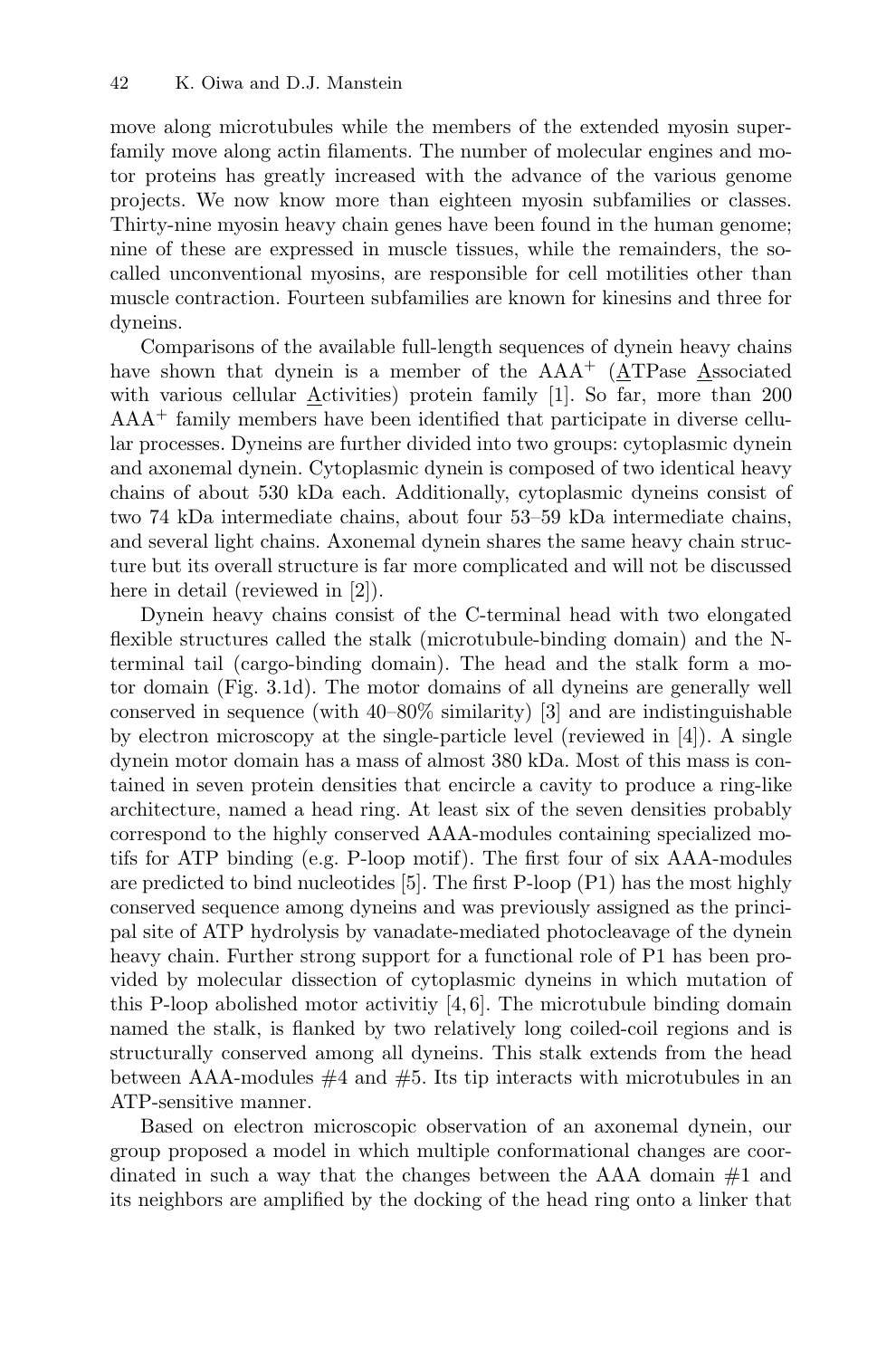

**Fig. 3.1.** Structure and topology of molecular motors. (**a**) Structure of the myosin motor domain with light chain binding region. N-terminal domain, green; L50 or actin binding domain, cyan; U50, red; C-terminal domain, blue. The essential and regulatory light chains are colored yellow and magenta, respectively. (**b**) Structure of the kinesin 1 motor domain dimer. Switch-1 region, green; switch-2 region, cyan; neck linker and neck helix, blue. (**c**) Topological map of the myosin motor domain. In addition to the domains and subdomains shown, crystallographic results reveal that the segment between  $\beta$ 7 and switch-2 moves as a solid body and can be regarded as an independent subdomain. Helices are shown as *circles* and  $\beta$ -strands as *trian*gles. The background colours are: N-terminal SH3-like  $\beta$ -barrel, yellow; U50 subdomain, pink; L50 subdomain, cyan; converter domain, light-blue. The 7-stranded central β-sheet is shown in red (β1 116–119; β2 122–126; β3 649–656; β4 173–178; β5 448–454; β6 240–247; β7 253–261) (modified from [7]). (**d**) Isolated molecules of a monomeric flagellar inner arm dynein (subspecies c), imaged in two biochemical states using negative staining electron microscopy. These images show that the ADP.Vi-molecule has the same general form as the apo-molecule, but the latter is more compact. Schematic diagram of the power stroke of axonemal dynein. Rigid coupling between AAA domain  $#1$  and a linker causes a rolling of the head towards the tail which translates the microtubule by 15 nm under zero load conditions. The distance between the tip of the stalk in these two conformations is approximately 15 nm [8]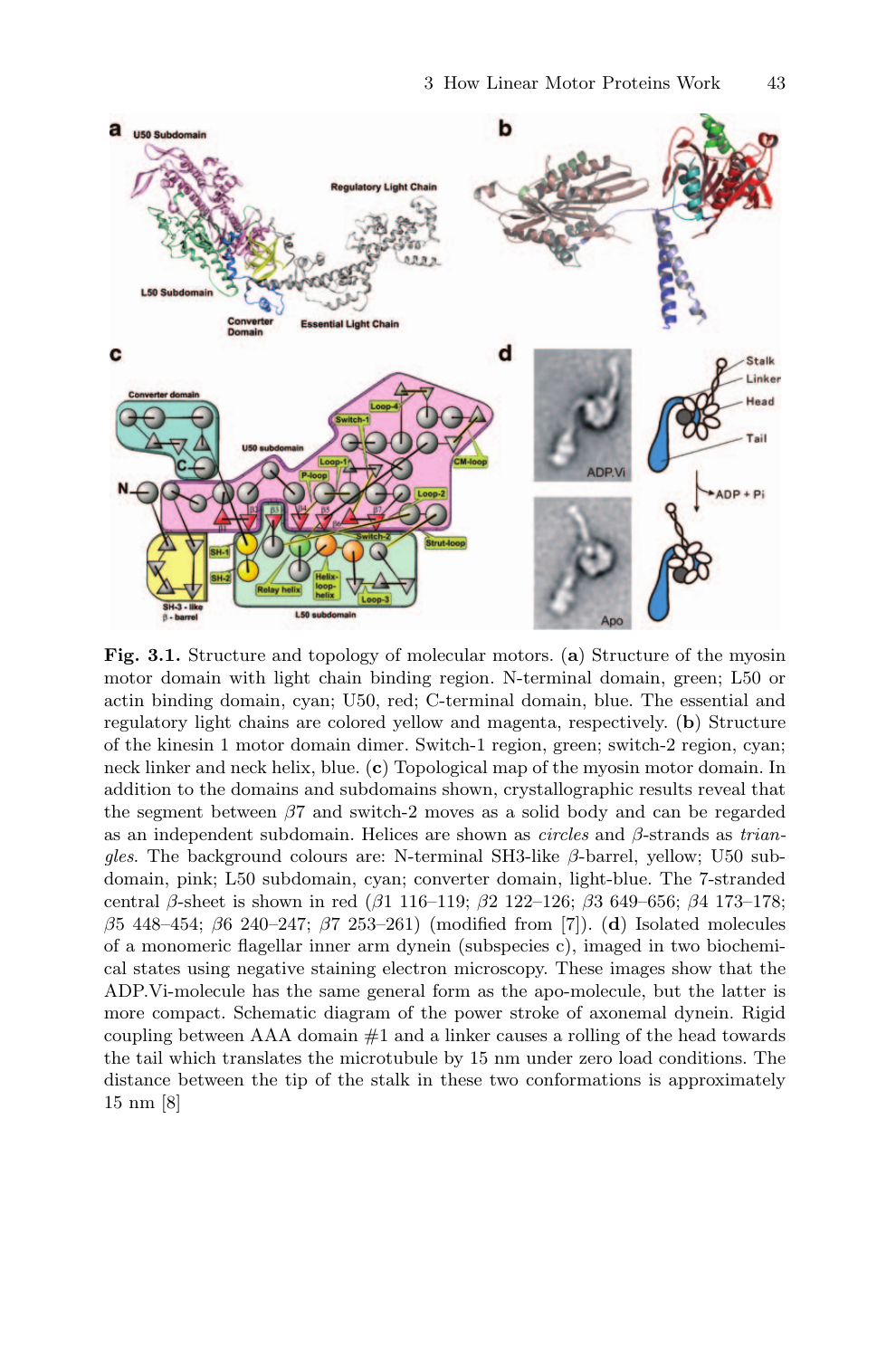connects the tail and the head ring [8] (Fig. 3.1d). When the stalk tip binds tightly to a microtubule, this may promote a concerted conformational change in AAA-modules  $#4$  to  $#1$ , leading to activation of release of ADP and phosphate from AAA-module  $#1$ . Rigid coupling between AAA-module  $#1$  and linker causes a rolling of the head towards the stem. The linker docks on the head ring and the resultant rotation of the head ring swings the stalk. Judging from the sequence and structural similarities between axonemal and cytoplasmic dyneins, it appears reasonable to assume that the two dynein subfamilies adopt the same mechanism for force generation.

Kinesin [9,10] and myosin [11] motor domains share a common core structure even though they move on different filament tracks and the myosin motor domain is twice as large as the ∼350 residue kinesin motor domains (Fig. 3.1a, b). The core structure of kinesin and myosin motor domains is distantly related to the GTPase subunit of heterotrimeric G proteins and small G-proteins of the Ras family [12, 13]. The core structure includes three conserved sequence motifs, termed P-loop, switch-1 and switch-2 at the nucleotide-binding pocket, which act as  $\gamma$ -phosphate sensors. Their switching between ATP and ADP states is associated with specific intramolecular movements, analogous to the nucleotide dependent conformational transitions in G-proteins, which are central to the mechanism of kinesin and myosin family motors. To carry out directed movements, motor proteins must be able to associate with and dissociate from their filament tracks. All motor proteins have at least one force-producing motor domain that contains in addition to the active site, which is responsible for ATP binding and hydrolysis, a binding site for the cytoskeletal filament. In myosins and conventional kinesin, a neck domain connects the motor domain to the tail region. The neck region of myosins is formed by one or more so-called IQ motifs serving as binding sites for calmodulin or calmodulin-like light chains (Fig. 3.1a). The resulting complex of extended  $\alpha$ -helical heavy chain and tightly bound light chains serves as a lever arm amplifying and redirecting smaller conformational changes within the myosin motor domain that occur during the interaction with nucleotide and filamentous actin (F-actin) [14,15]. The cargo-binding tail domain shows high diversity both between motor families and within a single motor family. This enables different motors to bind different cargoes and thus to perform a wide variety of cellular functions.

### **3.3 In Vitro Motility Assays: A Link between Physiology and Biochemistry**

A key issue in motor protein research is the mechanism of chemomechanical coupling. For myosin, we would like to understand how a series of chemical events such as ATP binding, hydrolysis of ATP, release of phosphate, and ADP release induce changes in the ATP binding site, and how the changes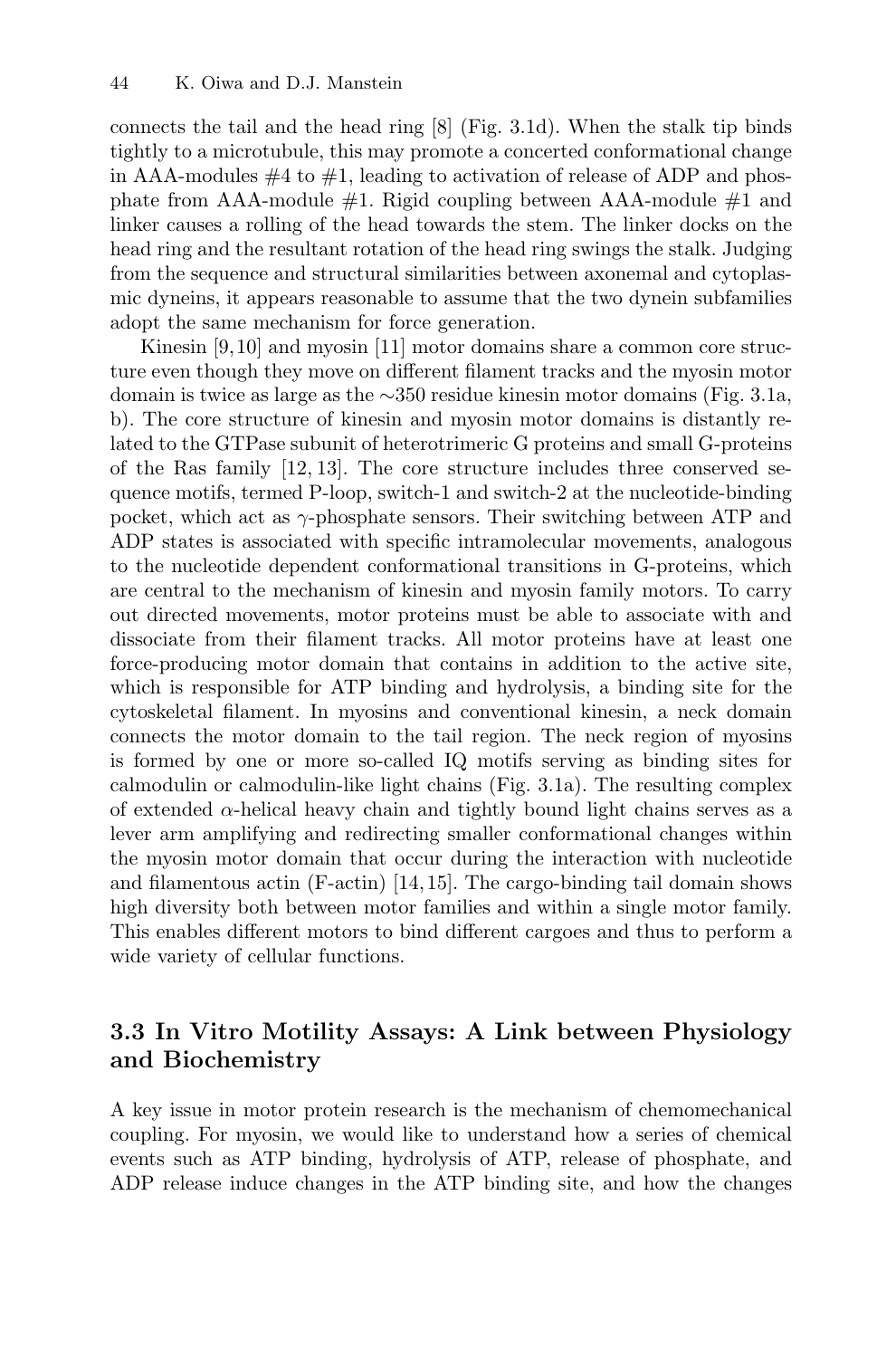are coupled to events at the actin binding site and transmitted into large scale structural changes leading to the production of working strokes of 5 to 50 nm.

Detailed structural information is required to unravel the mechanism by which force and movement are produced. In addition, to link the enzyme kinetics of the motor protein ATPase in solution with the mechanics and energetics of motor proteins, it is essential to use experimental systems in which both ATP-turnover and mechanical parameters can be accurately measured. Here, motor protein studies were advanced greatly by the development of in vitro motility assays. In such assays, the motility of a system consisting only of the purified motor protein, F-actin or microtubules, ATP and buffer solution can be measured under well-defined conditions. The in vitro assay systems are useful in filling the gap between the physiology and biochemistry of motor proteins because these systems enable us to directly observe force generation and movement involving only a very small number of protein molecules.

Two typical geometries are used for in vitro motility assays: bead assays and surface assays (Fig. 3.2). In the former, filaments are fixed to a substrate, such as a microscope slide, and motors are attached to small plastic beads, typically  $1 \mu m$  in diameter, or to the tip of a fine glass needle. The motion of the beads or of the needle along the filaments in the presence of ATP is visualized using a light microscope. Position and movement of the beads or the needle are measured photo-electrically and can be determined with a resolution on the order of nanometers and sub-millisecond time-response. In the surface assays, the motors themselves are fixed to the substrate, and filaments are observed to diffuse down from solution, attach to and glide over the motor-coated surface. Visualization of the filaments is readily accomplished using dark-field or fluorescence microscopy. Measurements performed on large numbers of enzyme molecules frequently hide important details of their mechanism. Similarly, the discrete actions performed by individual motor proteins are buried in the average when the net output from a large number of asynchronous motors is monitored. In recent decades, rapid progress in a number of technologies such as atomic force microscopy, optical trap nanometry and fluorescence microscopy has provided us with tools to follow the dynamics of single-molecules in situ with spatial and temporal resolution extending to the  $\overline{A}$  and  $\mu$ s ranges. This allows the direct observation of the dynamic properties of molecular motors, which macroscopic ensemble-averaged measurements cannot detect. Two fundamental motor protein parameters, coupling efficiency and step-size, that can only be indirectly inferred from conventional in vitro motility assays are now accessible by single molecule approaches, permitting the direct and simultaneous observation of ATP-turnover and force production.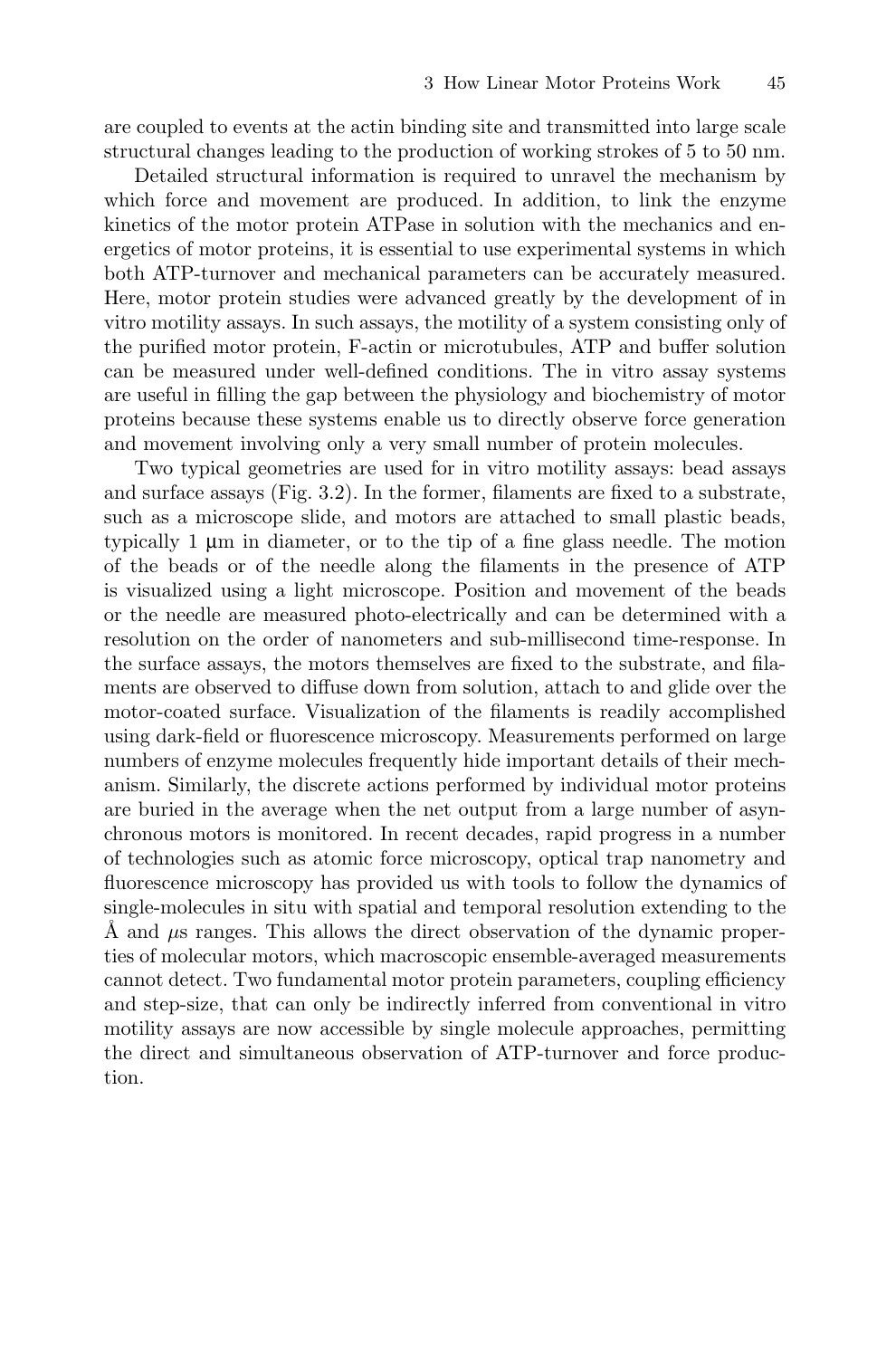

**Fig. 3.2.** Geometries for quantitative in vitro motility assays. (**a**) Motile activity can be detected and quantified by attaching the motor to a bead and allowing it to interact in an ATP-dependent manner with microtubules or oriented actin filaments on the cover glass surface. (**b**) Alternatively, individual fluorescence labelled and phalloidin-stabilized actin filaments can be observed moving over a lawn of myosins and microtubules can be observed moving over a lawn of dynein or kinesin motors

#### **3.4 Structural Features of the Myosin Motor Domain**

The core of the myosin motor domain is formed by a central, 7-stranded  $β$ -sheet and is surrounded by α-helices (Fig. 3.1a). The N-terminal 30 residues of the myosin heavy chain extended between the motor domain and the neck region. Unless otherwise stated, sequence numbering refers to the Dictyostelium myosin-II heavy chain. Residues 30–80 form a protruding SH3 like  $\beta$ -barrel domain. The function of this small domain is unknown; however, it is absent in class-I myosins and thus appears not to be essential for motor activity. A large structural domain, which accounts for 6 of the 7 strands of the central  $\beta$ -sheet, is formed by residues 81–454 and 594–629 (Fig. 3.1c). This domain is usually referred to as the upper 50K domain (U50). A large cleft divides the U50 from the lower 50K domain (L50), a well defined structural domain formed by residues 465–590. The actin binding region and nucleotide binding site of myosin are on opposite sides of the seven-stranded  $\beta$ -sheet and separated by  $40-50$  Å. The P-loop and the switch motifs are located in the U50 domain and form part of the ATP binding site. Switch-1 and switch-2 contact the nucleotide at the rear of the nucleotide binding pocket. The switch motifs move towards each other when ATP is bound and move away from each other in its absence. Conformational changes during the transition between different nucleotide states do mostly correspond to rigid-body rotations of secondary and tertiary structure elements. The motor domain can thus be regarded as consisting of communicating functional units with substantial movement occurring in only a few residues.

Residues 630–670 form a long helix that runs from the actin binding region at the tip of the large cleft to the 5th strand of the central  $\beta$ -sheet. A turn and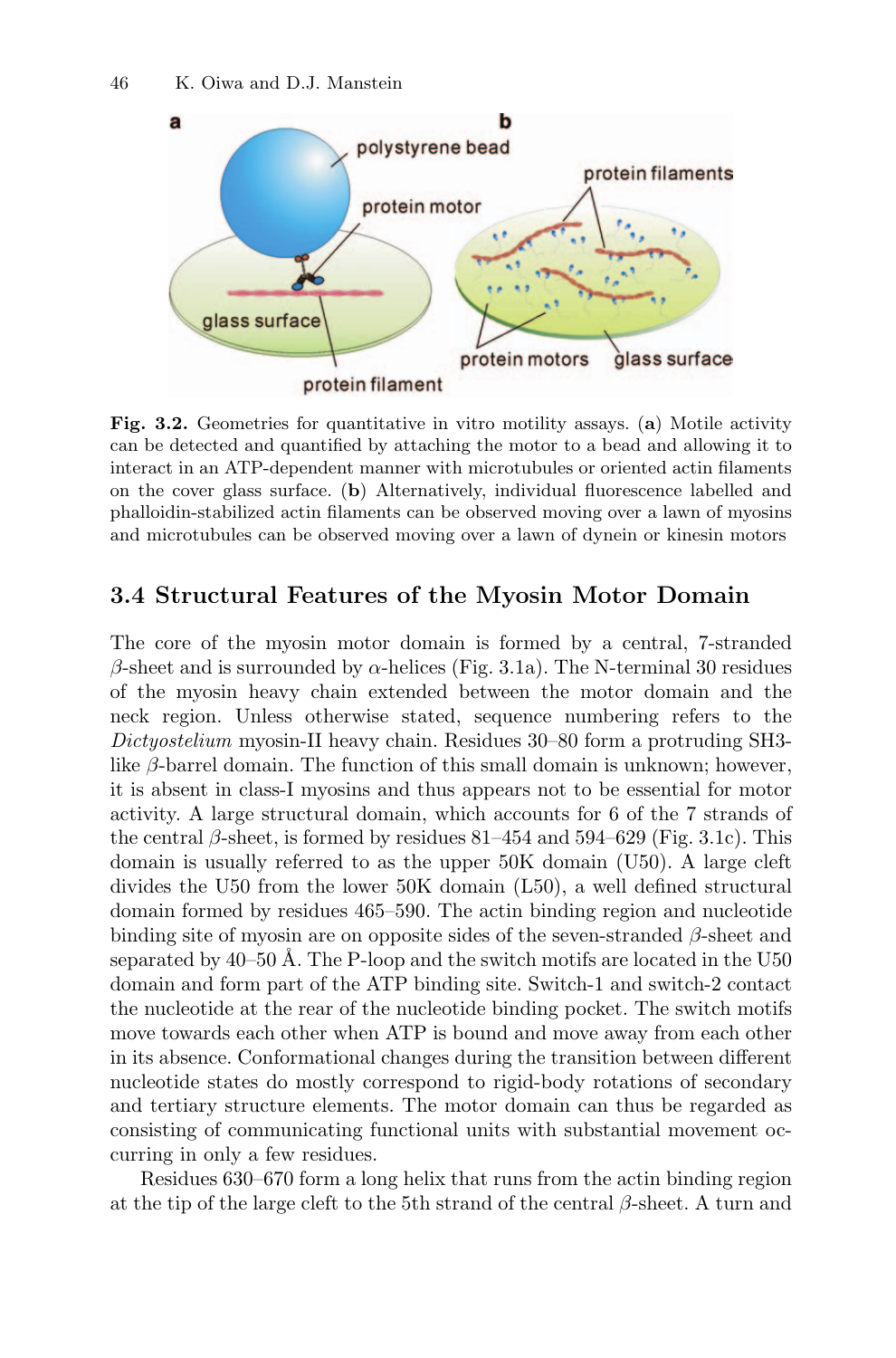a broken helix are formed by residues 671–699. The segments of the broken helix are frequently referred to as SH1 and SH2-helices. The converter domain formed by residues 700–765 functions as a socket for the C-terminal light chain binding domain and plays a key role in the communication between the active site and neck region.

### **3.5 Amplification of the Working Stroke by a Lever Arm Mechanism**

According to the lever arm model, the step size of myosins is predicted to be proportional to the length of the neck region. An important feature of the lever arm model is that it has the neck region rigidly attached to the converter domain. During the power stroke, converter domain and lever arm swing together in a rigid body motion (Fig. 3.3a). The axis of rotation lies close to and is oriented almost parallel to a long  $\alpha$ -helix formed by residues 466– 496, which is usually referred to as the relay helix (Fig. 3.1c). The swinging movement, from an initial UP position to a DOWN position at the end of the working-stroke, is accompanied by the release of the hydrolysis products inorganic phosphate and ADP. The actomyosin ATPase cycle (Fig. 3.4) can be described by a number of intermediate states, which have ATP, its hydrolysis products or no nucleotide bound at the active site and display high or low affinity for F-actin.

The ATP-bound and nucleotide-free states are structurally and biochemically well-defined. They define extreme positions in regard to nucleotide and actin affinity as well as lever arm position. In the ATP-bound state, the affinity of myosin for F-actin is 10,000-fold reduced compared to the nucleotide-free protein. Conversely, strong binding to F-actin reduces the affinity for nucleotide 10,000-fold. The following sequence of events explains the reciprocal relationship between actin and nucleotide affinity. The switch-1 loop preceding β2, the switch-2 loop following β3, and the P-loop following β4 undergo large conformational changes upon ATP-binding. These movements of the active site loops stabilize  $\gamma$ -phosphate binding and the coordination of the  $Mg^{2+}$  ion. Additionally, the three edge  $\beta$ -strands:  $\beta$ 5,  $\beta$ 6, and  $\beta$ 7 change their orientation, which leads to large changes in the relative position of the U50 and L50 subdomains and opening of the large cleft between them. Changes of nucleotide binding loop structures are thereby coupled to large movements of the actin binding region. The central role played by the interaction between  $\gamma$ phosphate and nucleotide-binding loops explains why ATP but not ADP can induce the changes leading to low actin affinity. The establishment of a tight network of hydrogen bonds in the final ATP-myosin complex is concomitant with the formation of a proper active site. This allows the ATPase cycle to advance to the myosin-ADP-P<sup>i</sup> intermediate. However, ATP hydrolysis is not the key step that drives the cycle forward. In fact the equilibrium constant for the hydrolysis step is close to unity. What makes the cycle unidirectional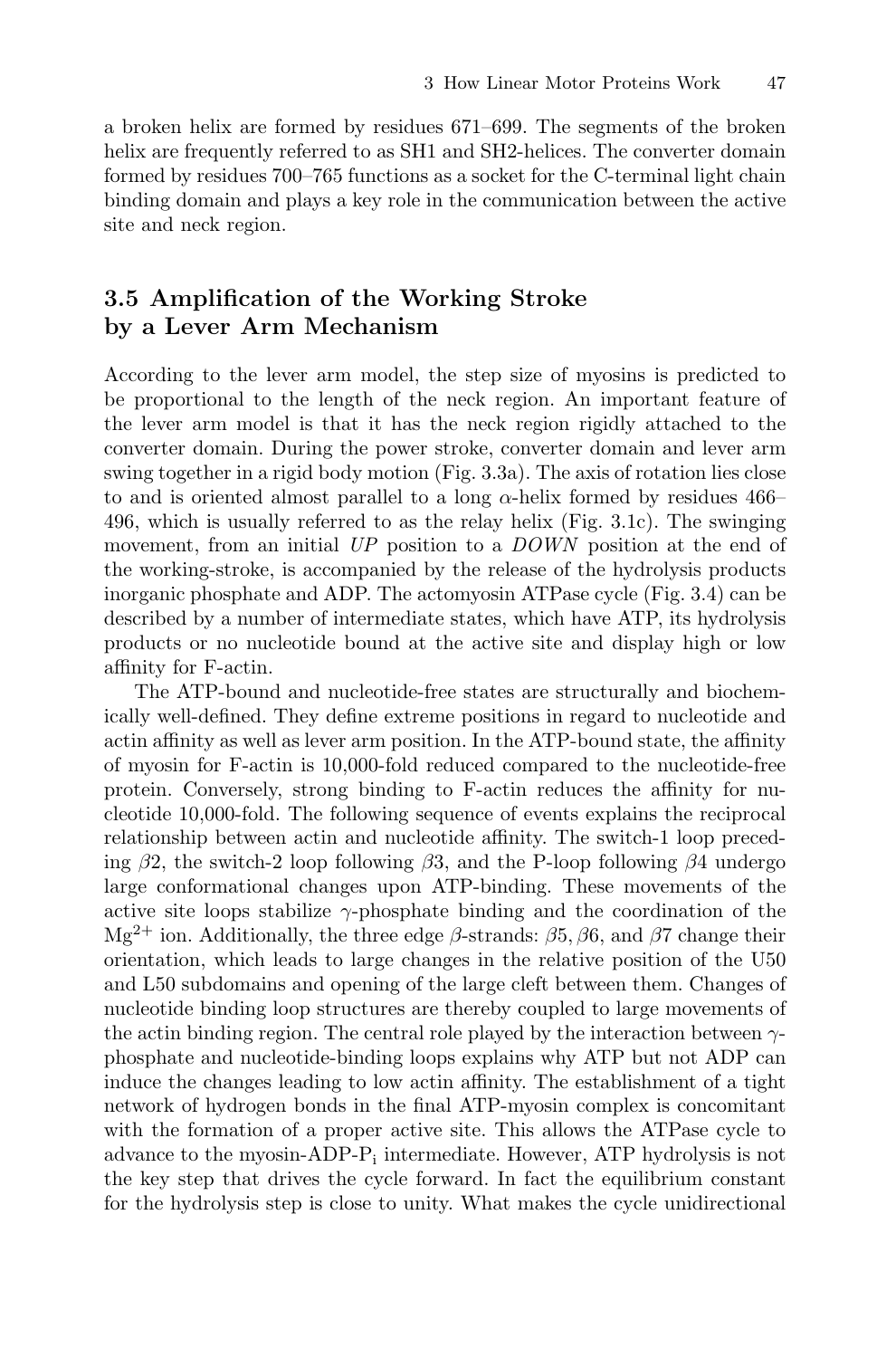

**Fig. 3.3.** Mechanical models for myosin-based forward and backward movement. (**a**) Power-stroke of a conventional barbed plus-end directed myosin. (**b**) The insertion of a domain (red) between the converter region (blue) and the lever arm (orange) reverses the direction of the power-stroke and produces a minus-end directed myosin. The lever arm moves tangential to the long axis of the actin filament. The right hand panels show the myosin motor domain in the post power-stroke state (green) with an artificial lever arm consisting of two  $\alpha$ -actinin repeats (blue) or two  $\alpha$ -actinin repeats and a directional inverted that is derived from the hGBP 4-helix bundle (red)

is the irreversibility of ATP binding. Binding of the myosin motor domain to actin induces a reversal of the sequence of conformational changes that are induced by ATP binding. Strong actin binding induces closing of the large cleft between U50 and L50 [16]; this leads to a distortion of the central  $\beta$ -sheet, the outward movement of the nucleotide binding loops disrupts the coordination of the  $Mg^{2+}$  ion and thereby ADP binding [17,18]. The loss of the  $Mg^{2+}$ -ion coordination induced by actin-binding is similar to the effect of GTPase exchange factors on the release of GDP by small G-proteins. Therefore, actin can be viewed as an ADP-exchange factor for myosin [12, 18]. Concomitant with the transition from the ATP-bound state to the rigor-like state, the lever arm swings from its UP position to the DOWN position [19].

The various genome projects have led to the identification of a large number of new myosins and myosin classes. However, their characterisation is greatly impeded by the fact that the sequencing projects cannot identify the light chains that are associated with the individual myosin heavy chains. In the case of class-I myosins, analysis of the motor activity of the native protein is further hampered by the presence of an ATP-insensitive actin-binding site in the tail region [20]. Here, the direct fusion of an artificial lever arm to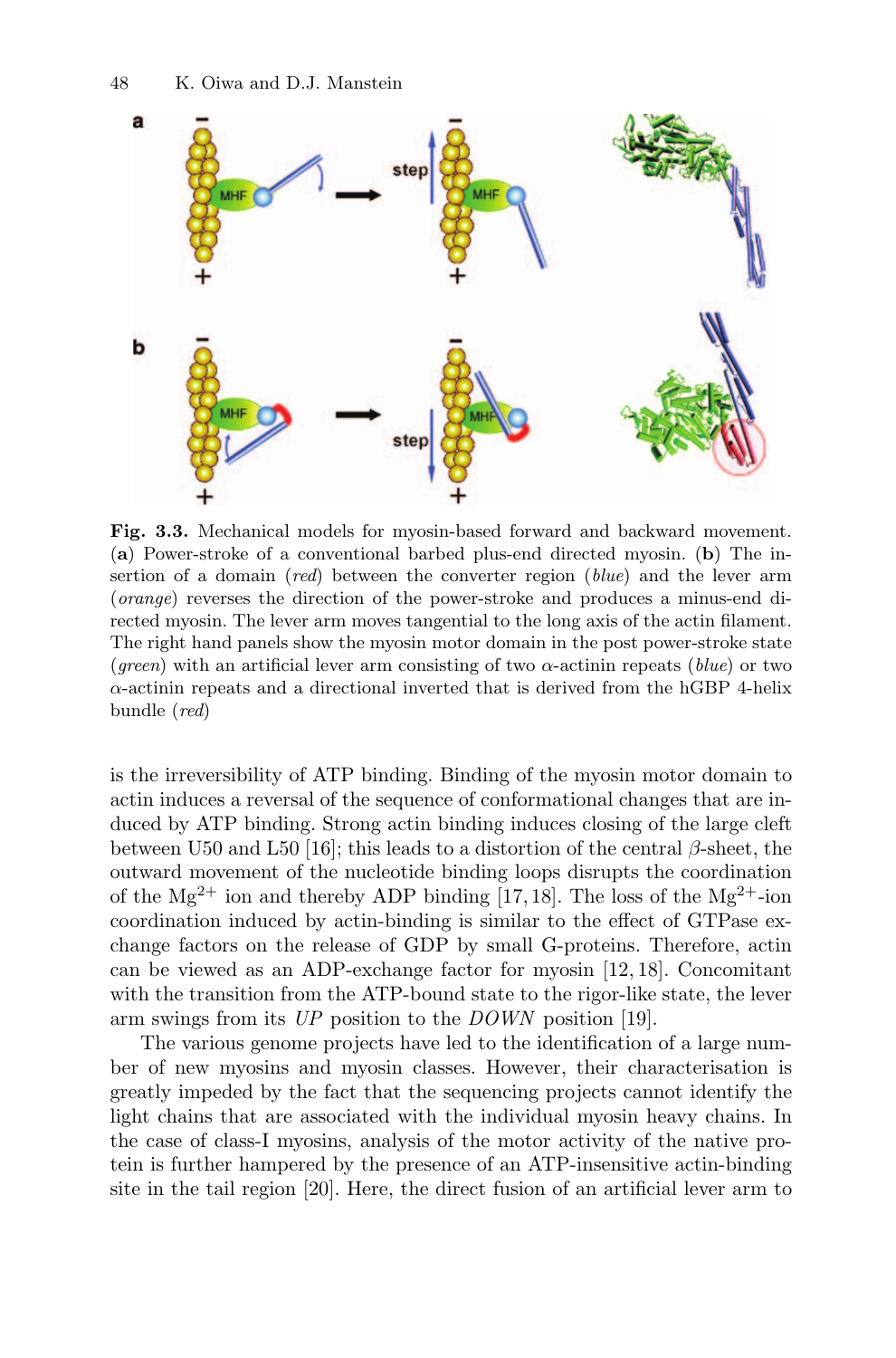

Fig. 3.4. Actomyosin ATPase cycle. (Upper panel) Mechanochemical scheme of the actomyosin ATPase cycle. Actin monomers are shown as golden spheres. The motor domain is colored metallic grey for the free form, purple for the weakly-bound form, and violet for the strongly-bound form. The converter is shown in blue and the lever arm in orange. Starting from the *top-right* the following sequence of events is shown: ATP binding induces dissociation of the actomyosin complex. The lever arm returns in the pre-powerstroke position and ATP hydrolysis occurs. Actin-binding can be described in terms of a three-state docking model. The initial formation of a weakly bound collision complex between the myosin head and F-actin is governed by long range ionic interactions and is strongly dependent on ionic strength but independent of temperature. Strong binding is initiated by the following isomerisation to the A-state, leading to the formation of stereospecific hydrophobic interactions. The A-state is affected by organic solvent and temperature. Ionic strength has a comparatively small effect on the formation of this state. The following stepwise transition upon  $P_i$  release and then ADP release to a strongly bound state (R-state) involves major structural rearrangements with formation of additional A-M contacts. The conformational changes involve both hydrophobic and ionic interactions. In many myosins both  $P_i$  and ADP release result in movement of the lever arm and contribute to the working stroke. The A-to-R transition is dependent on the effective concentration of F-actin and hydrolysis products, as the reaction sequence is readily reversible [21]. (Lower panel) Minimal description of the myosin and actomyosin ATPase as defined in solution. Vertical arrows indicate the actin association and dissociation from each myosin complex. In every case the events shown can be broken down into a series of sub steps involving one or more identifiable protein conformational changes. The states with a yellow background represent the predominant pathway for the actomyosin ATPase (modified from [7])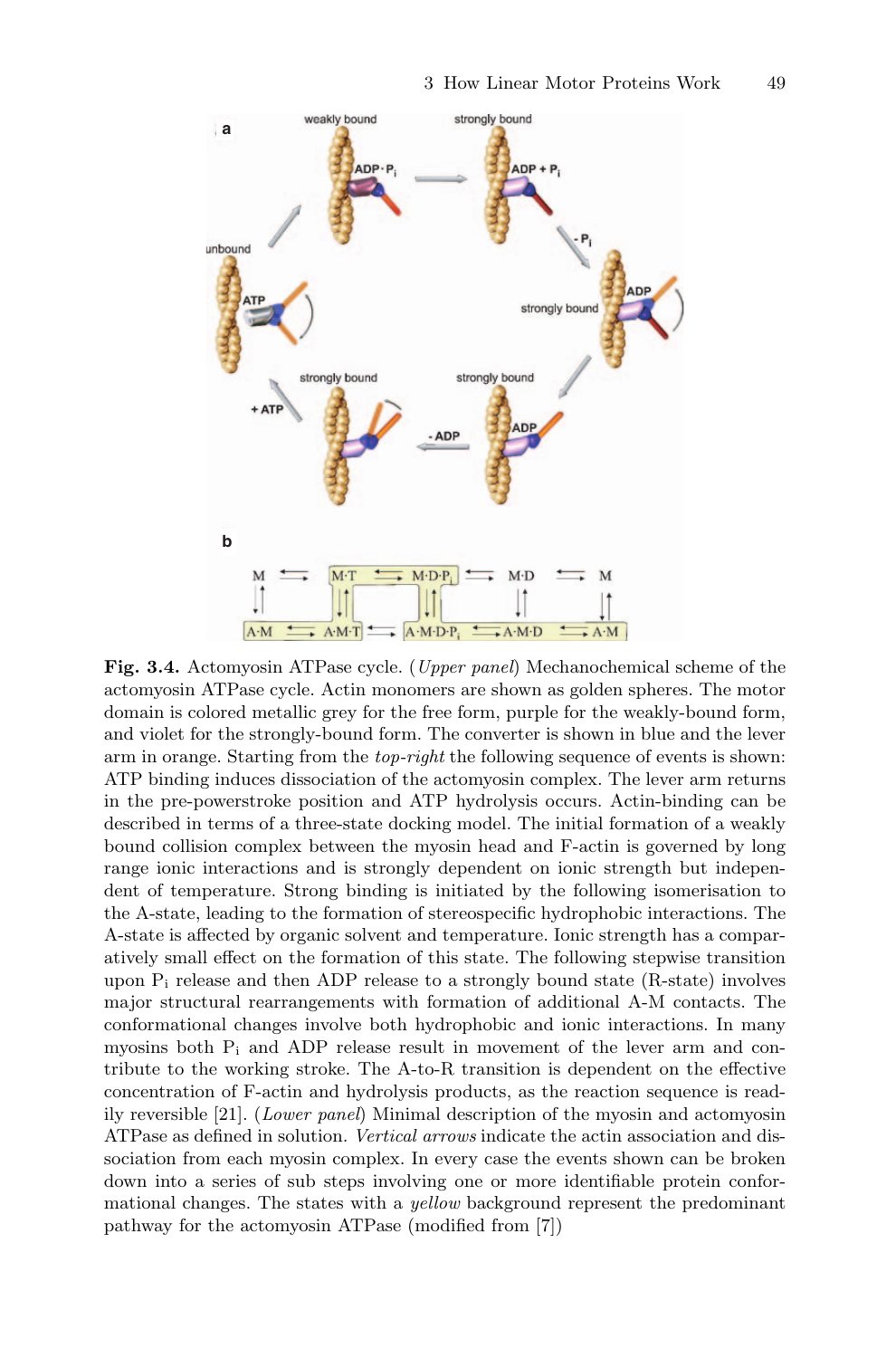the motor domain greatly facilitates the production and characterization of recombinant myosin motors displaying full motile activity. It could be demonstrated that the kinetic properties of myosin motor domains from various classes are not affected by the fusion with an artificial lever arm [22,23]. The replacement of the native neck region with artificial lever arms is facilitated by the limited number of contacts between the motor domain and the neck region. The main technical problems that need to be overcome are the creation of a stiff junction and tight control over the direction in which the lever projects away from the motor domain. Spectrin-like repeats have been used to produce constructs with artificial lever arms of different length for a variety of unconventional myosins.

We applied this approach to characterize the motor properties of a myosin XI, which drives cytoplasmic streaming [22]. Cytoplasmic streaming, as found in plant cells and algae, belongs with velocities of up to 100  $\mu$ m s<sup>-1</sup> to the fastest forms of actin-based motility. Electron microscopy of rotary shadowed native plant myosin XI show two head domains with elongated neck regions that are much larger than those observed with myosin II. The neck regions join in a thin stalk of 25 nm length, which has two smaller globular domains attached to its distal end. This structural organization is similar to that of myosin V, whose mechanical properties have been extensively studied [24]. A *Chara corallina* myosin XI motor domain fused to two  $\alpha$ -actinin repeats, corresponding to an artificial lever arm of approximately 12 nm length, moves actin filaments with a mean velocity of  $16.2 \mu m/s$  in the in vitro motility assay [22,25].

#### **3.6 Backwards Directed Movement**

Actin filaments are formed from G-actin monomers and microtubules from  $\alpha/\beta$ -tubulin dimers. Due to the head-to-tail arrangement of these constituent building blocks, the resulting filaments are polar structures. The inherent polarity of the filaments and the stereospecificity of their interactions with motor proteins form the basis for directional movement in biological systems. Each individual type of motor protein moves towards either the plus or the minus end of its respective filament. The difference in the polymerization rates distinguish the fast-growing plus-ends from the slower-growing minus-ends. The directionality of a motor protein can be readily determined by in vitro motility assays. The minus-end of an actin filament or a microtubule can be fluorescently labeled to distinguish it from the plus-end. Using this technique, it was discovered that, different from conventional kinesin, the kinesin-related protein motors ncd [26] and Kar3 [27] are minus-end-directed microtubulebased motors and, different from conventional myosin, myosin VI [28,29] and myosin IX [30] are minus-end directed actin-based motors.

Structural studies have shown that the myosin power-stroke occurs tangentially to a circle that is defined by the circumference of the actin filament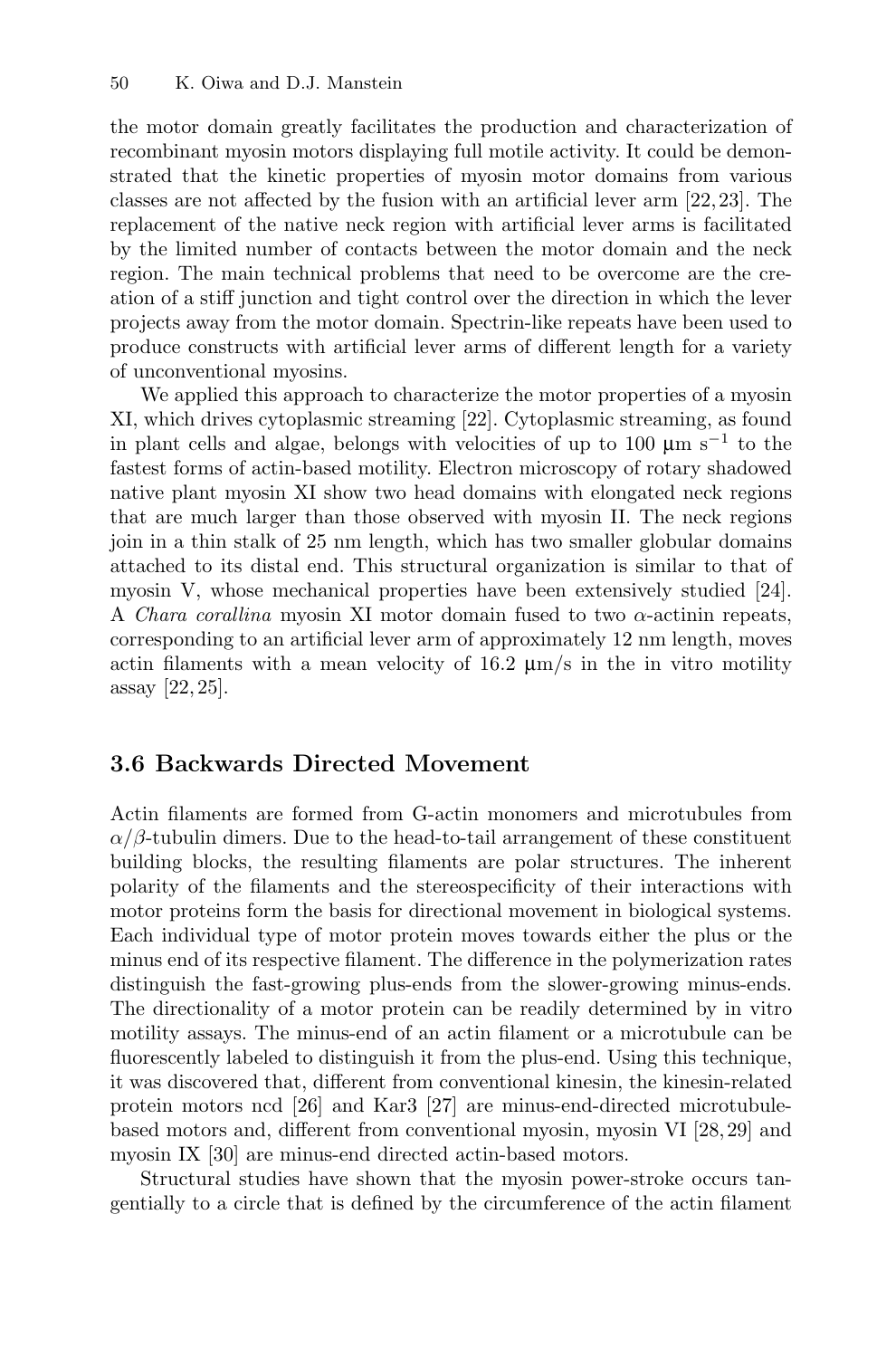(reviewed in [31]). As described above, the origin of the translational movement of the lever arm is the rotation of the converter domain that results from the conformational changes associated with ATP-binding, ATP-hydrolysis, release of products and the interactions with F-actin. A lever arm mechanism implies that a reversal of the direction of movement can be achieved simply by rotating the attachment point of the lever arm through 180◦. If the lever arm points in the opposite direction, the same rotation of the converter region that produces plus-end directed movement in the native myosin will lead to the opposite translational movement of the tip of the lever arm and therefore minus-end directed movement in the mutant constructs (Fig. 3.3) [32].

The following points need to be considered in engineering a construct with a lever arm rotated by 180◦. First, a suitable protein or protein domain needs to be identified whose insertion leads to a near 180◦ rotation of the lever arm. Secondly, steric clashes between the lever arm and the motor domain must be avoided. Finally, rigid junctions have to be created and the individual building blocks joined in the proper orientation. The following molecular building blocks were used for the generation of an artificial minus-end directed myosin: a directional inverter formed by a 4-helix bundle motif derived from human guanylate binding protein-1 (hGBP), an artificial lever arm formed by Dictyostelium  $\alpha$ -actinin repeats 1 and 2, and a plus-end directed class I myosin motor domain derived from *Dictyostelium* MyoE [32]. The design of a functional construct was considerably facilitated by the fact that the structures of all three building blocks used for the generation of the backwards-moving motor were known [33–35].

### **3.7 Surface-Alignment of Motor Proteins and their Tracks**

The controlled attachment of motor proteins and their protein tracks to welldefined surface areas offers a potential route to the production of functional nanomachines. To this end, effective and non-destructive methods have been investigated for immobilizing these proteins on surfaces and for steering the resulting output in the form of force and movement in defined directions. Additionally, the motion of the protein filaments or beads needs to be under tight directional control and not random as in the standard in vitro assay system [36].

Microtubules have a low affinity for clean glass, but modifications of the glass surface can provide selective attachment of microtubules. Immobilizing microtubules selectively on lithographically patterned silane surfaces was first reported by [70]. They found that microtubules bound strongly to amineterminal silanes while retaining the ability to act as active rails for kinesin motility. By exposing the silane surface to light from a deep UV laser, they produced aminosilane patterns lithographically with line widths varying from 1 to 50 µm, and used these patterns for selective adhesion of microtubules.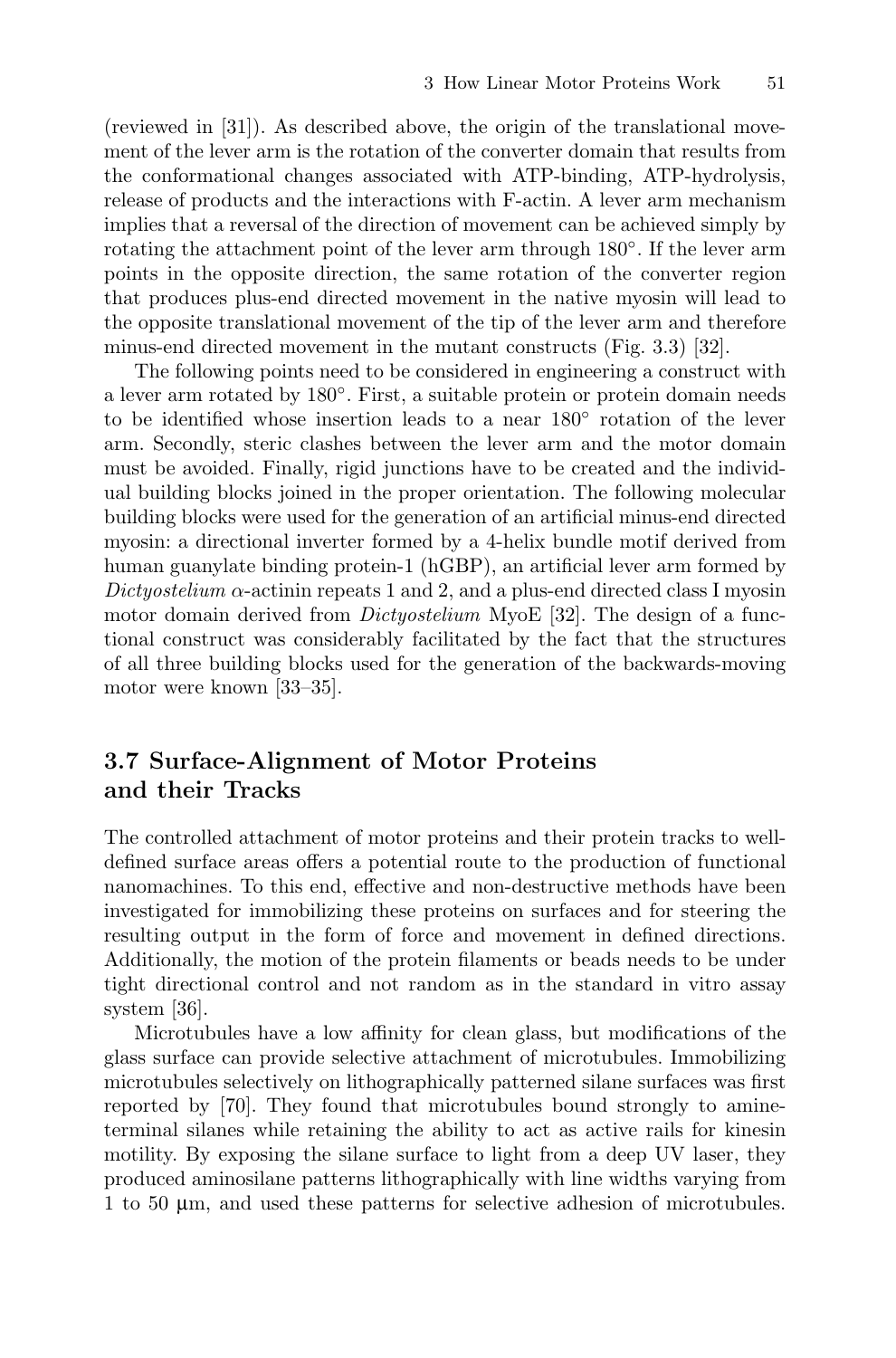Using microtubules oriented by buffer flow and immobilized with aminosilane, [37] demonstrated that kinesin-coated silicon microchips can move across the microtubule surface. In these experiments microtubules were aligned along the patterns but not with equal polarity.

Alignment of protein tracks, microtubules or actin filaments with the same polarity is fundamental to applications of motor proteins as elementary force generators in nanotechnology. When driven by very small number of kinesin molecules, microtubules aligned under continuous buffer flow with the same polarity during active sliding [38]. However, the unipolar alignment of microtubules is quickly abolished by thermal agitation after cessation of the flow. Improving this technique, Böhm and coworkers (2001) immobilized microtubules aligned in buffer flow on kinesin-coated surface with gentle treatment with  $0.1\%$  glutardialdehyde. Even with this glutardialdehyde treatment, microtubules retained their activities as substrate for kinesin motility. Kinesincoated beads (glass, gold and polystyrene) with 1–10 µm diameters moved unidirectional on the microtubules with average velocity of  $0.3-1.0 \text{ }\mu\text{m s}^{-1}$ over a distance up to 2.2 mm [39].

A simple and versatile method used in our laboratory for arranging microtubules on a glass surface in a defined array with uniform polarity uses positively charged nanometer-scale polyacrylamide beads and directional buffer flow [11]. Polarity-marked microtubules attached via their seed-end to the bead-surface even at high ionic strength. The seed-ends, which are located at the minus-end of the microtubules, contain ethylene glycol bis [succinimidylsuccinate] (EGS) cross-links and tetramethylrhodamine at a much higher concentration than the rest of the microtubule. Without EGS-crosslinking, the seed part does not bind to surfaces at high ionic strength. Low ionic strength solution is then introduced in the flow-cell and microtubules are directionally aligned in the direction of buffer flow (Fig. 3.5). Microtubules bind to beads tightly at low ionic strength. Generally, surface binding of microtubules is ionic strength-dependent and fully reversible. Surface-bound microtubules support normal movement of kinesin-coated beads in one direction, indicating that microtubules remain intact even after binding to the surface. The convenience of this procedure for orienting microtubules with uniform polarity makes these surfaces useful not only for powering nanometer-scale devices but also for measuring spectroscopic properties of microtubule motors, such as kinesin and dynein.

## **3.8 Controlling the Direction of Protein Filament Movement Using MEMS Techniques**

The gliding movement of microtubules or actin filaments is now spatially controllable. A number of methods for the control of filament movement in defined directions have been developed. In these methods, chemical modifications and micro-fabrications of the surface have been used. In order to control the track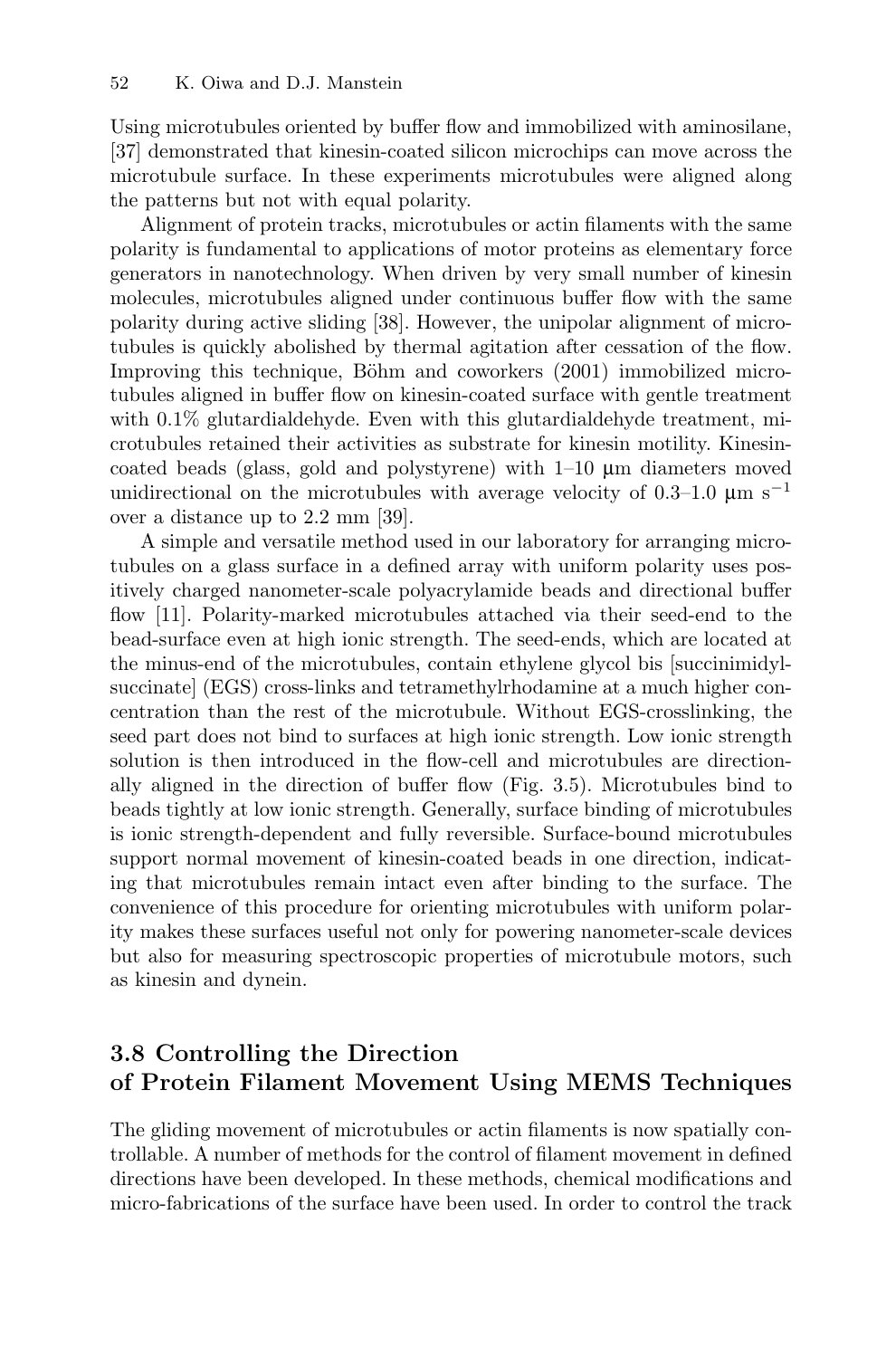

**Fig. 3.5.** Polarity-marked microtubules attached on positively-charged glass surface. (**a**) Illustration of experimental arrangement of nanobeads and seeds of microtubules. The glass surface was first coated with positively-charged polyacrylamide nanobeads. Since the EGS-cross linked seeds of microtubules (bright fluorescence) had negative charges, microtubules selectively attached on the surface at their minus ends. Buffer flow oriented these microtubules on the surface. (**b**, **c**) Fluorescence microscopic observation of aligned microtubules. The polarity of microtubules can be easily identified from the position of the brightly labeled seeds. The images demonstrate how microtubules can be efficiently aligned in a unipolar fashion by buffer flow. Scale bar,  $15 \mu m$  in b,  $4 \mu m$  in c

along which filaments glide, it is necessary to restrict the location of active motors to specific regions of the surface. While the detailed interactions of motor proteins with surfaces are not well understood, it has been observed that myosin motility is primarily restricted to the more hydrophobic resist surfaces [40, 41]. Thus, myosin and proteolytic fragments of myosin can be readily aligned on polytetrafluoroethylene (PTFE)-deposited surfaces, resulting in the movement of actin filaments being restricted to the well-defined fabricated tracks [42]. PTFE thin films are readily generated by rubbing a heated glass-coverslip surface with a PTFE rod while applying a defined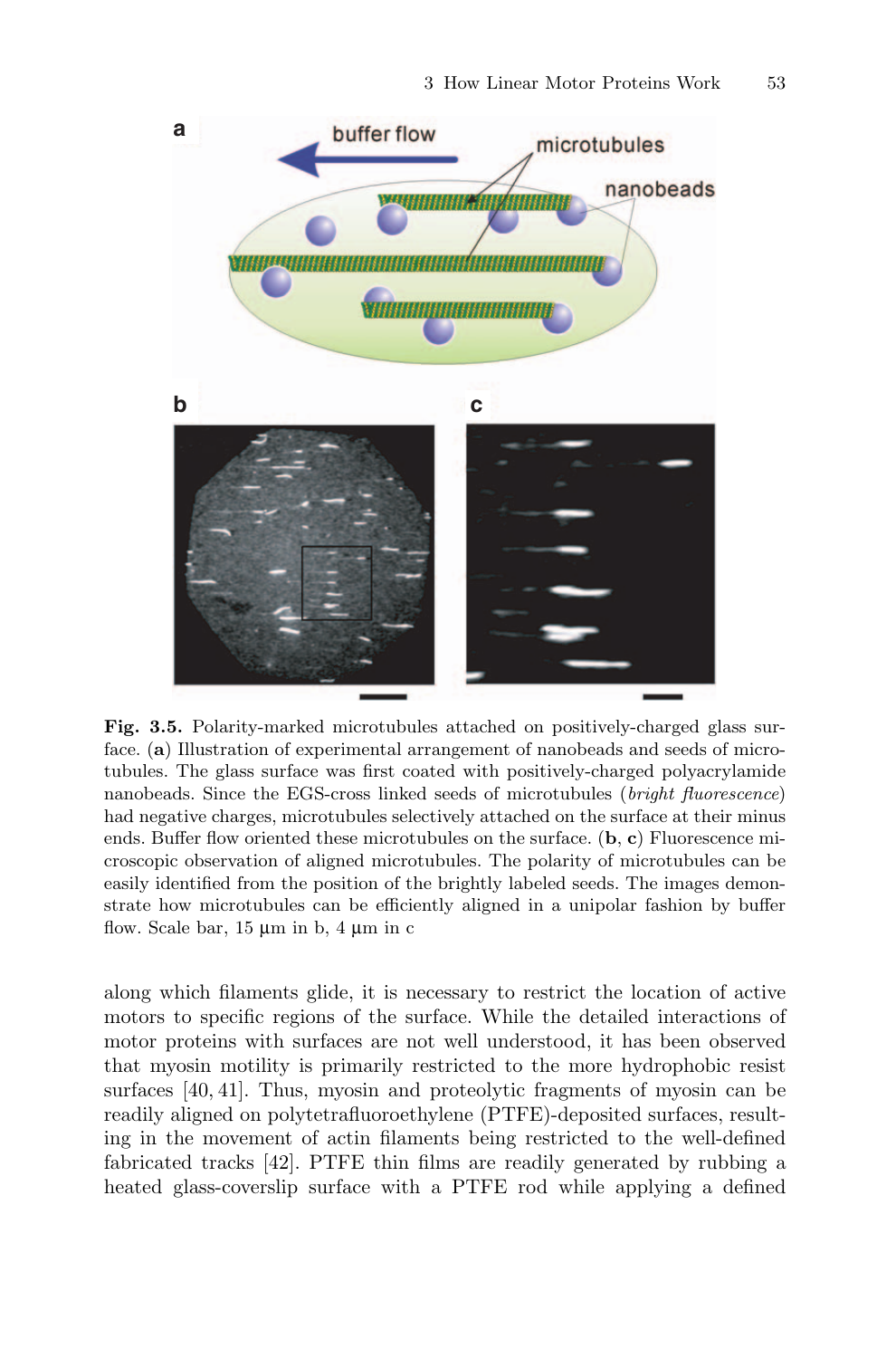

**Fig. 3.6.** Alignment of myosin or proteolytic fragments of myosin on polytetrafluoroethylene (PTFE)-deposited surfaces. (**a**) Mechanical deposition of PTFE thin film on glass surface. A rod of solid PTFE is moved against a coverslip on a hot plate at a constant rate of 50 mm/s and constant pressure  $(7 \times 10^4 \text{ Pa})$ . (**b**) Atomic force microscopic observation of the PTFE thin film deposited on the glass surface. (**c**) A sequence of fluorescence microscopy images showing the movement of fluorescent actin filaments on a myosin S1-coated PTFE-thin film. Actin filaments are moving on the ridges of the PTFE deposit in a bi-directional fashion. Reproduced with permission from [43]

pressure [44]. The PTFE thin films were used for alignment or graphoepitaxial crystal growth of a variety of substances [44, 45]. The resulting films on the coverslip surface consist of many linear and parallel PTFE ridges of 10–100 nm width (Fig. 3.6). Myosin or its proteolytic fragments, subfragment 1 (S1) or heavy meromyosin (HMM) bind to the ridges without losing activity and actin filaments move on these ridges with the speed that is typical for in vitro motility of myosin or myosin-fragment. This PTFE technique was also used for the kinesin-microtubule system [46].

However, the widths, heights and shapes of the PTFE ridges are difficult to control. To overcome this difficulty, various polymers were examined for use as surface coating, and several effective polymers that maintain the activity of motor proteins have been reported. Thus methods have been developed in which a glass or silicone surface is coated with resist polymers such as polymethylmethacrylate (PMMA) or SAL601. UV radiation, electron beams or soft lithography are then used to remove resist from defined regions and to draw specific patterns on the substrate. With careful selection of the buffer solutions [e.g. pH, ionic strength, concentration of motors, choice of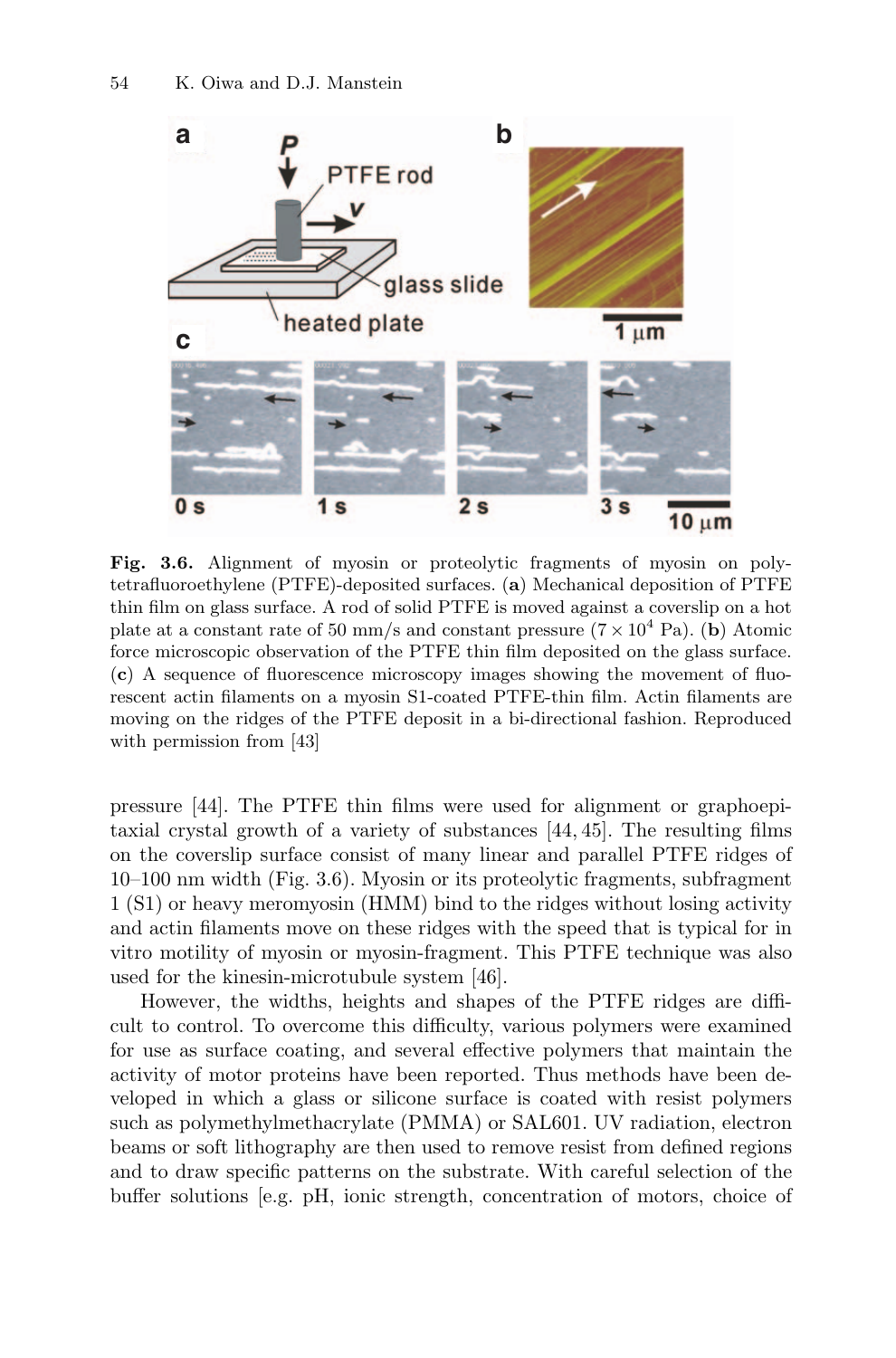blocking substances such as casein and bovine serum albumin (BSA) and/or detergents], motility can be restricted either to the unexposed, resist polymer surface or to the exposed underlying substrate.

PMMA was the first resist polymer found to be useful for immobilizing myosin molecules while retaining their abilities to support the movement of actin [42]. Patterned surfaces were prepared by photolithography with PMMA-coated glass coverslip. Various patterns of tracks of PMMA were fabricated on coverslips, and HMM was introduced and immobilized on the patterns. Fluorescent actin filaments were then added in the presence of ATP. Their movements were confined to the PMMA tracks (Fig. 3.7). Through the study of the behavior of actin filaments moving in PMMA tracks, we found that the probability of an actin filament making a U-turn is low within a track of a few micrometers width. In addition, actin filaments often moved along the edges of the tracks when they approached the edge at low angles instead of escaping from the tracks. Thus, simple patterns can effectively bias the movement of actin filaments, confining them to unidirectional movement (Fig. 3.7c) [47].

In the experiments described above, the PMMA tracks are raised above the surrounding glass surface. This leads to actin filaments running off the tracks and their number gradually decreasing over time. Given the potential applications of this system, it is thus necessary to develop a way to restrict the movement of filaments to one dimension along linear tracks for extended periods of time. Restricting kinesin-driven movement of microtubules along linear tracks was achieved by using micrometer-scaled grooves lithographically fabricated on glass surfaces [48–50]. In the presence of detergent, kinesin selectively adsorbed onto a glass surface from which the photoresist polymer has been removed, not on the photoresist polymer itself [50]. The tracks thus have a reversed geometry as compared with those used previously i.e. they were channels bordered by walls of the resist material. Microtubules rarely climbed up the walls and moved away from the track. Therefore this method allowed us to limit the kinesin-driven movement of microtubules effectively to one dimension along a linear track. The sidewall collisions described above and the subsequent guidance of microtubules along the sidewall were well characterized by [49]. Similar nano-structured surfaces were also used for the actomyosin system [40] although actin filaments often climbed up the wall and escaped from tracks owing to their lower flexural rigidity compared with microtubules. This limitation has been overcome by shaping the surface morphology with nanometer precision, which forces the filaments to move exclusively on the tracks [51].

While it is possible to use chemical and topographical patterning to guide protein filaments and restrict their movement to particular tracks, it is more difficult to control the direction of movement along the track. The difficulty arises because the orientation in which motors bind to a uniform surface is not well controlled. The conversion of bidirectional movement into unidirectional movement along the linear tracks was finally accomplished by simply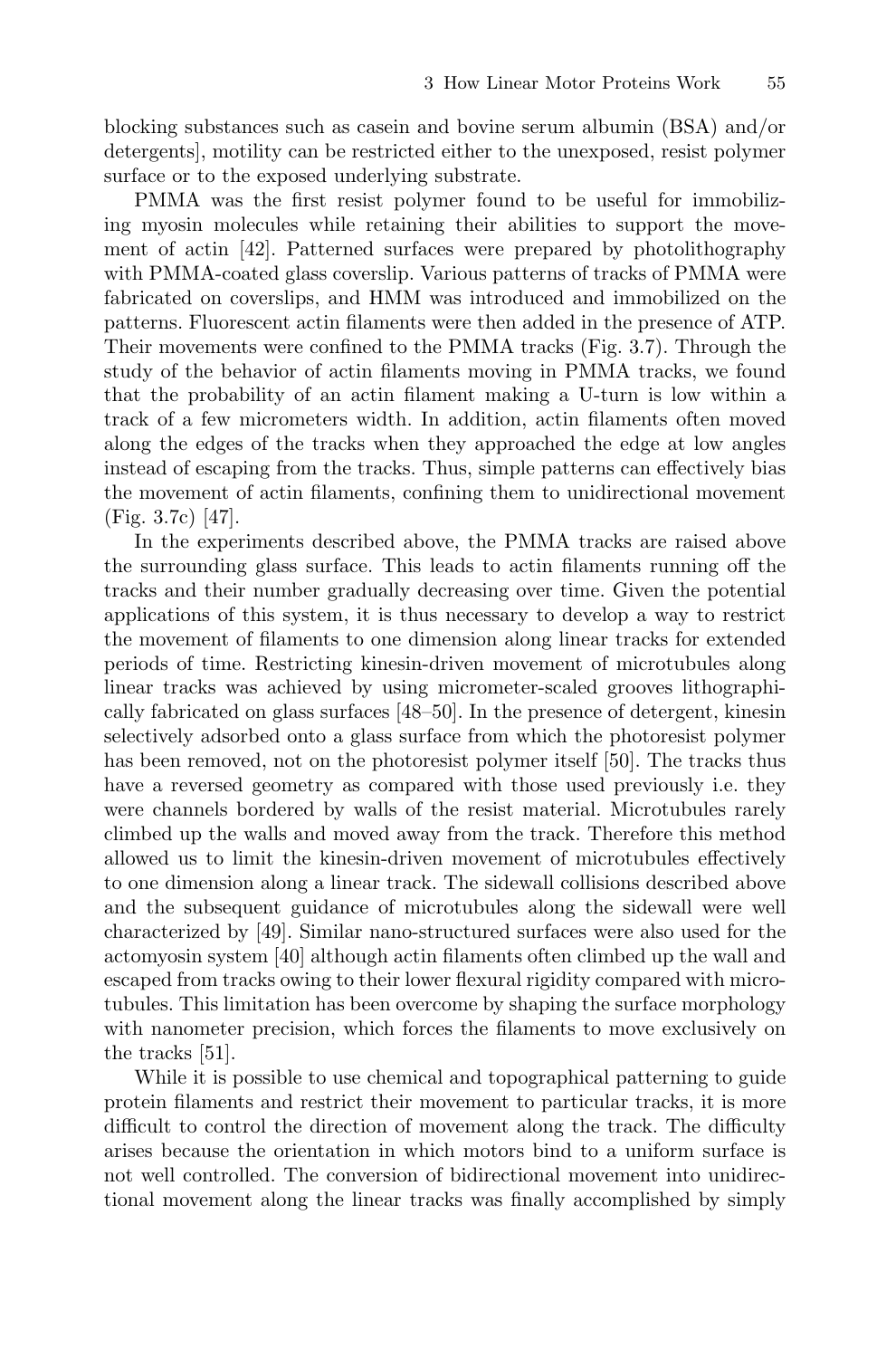

**Fig. 3.7.** (**a**) Atomic force micrograph of triple concentric circular PMMA tracks. (**b**) Fluorescence microscope images of actin filaments moving on PMMA tracks coated with myosin HMM molecules. The superpositioning of image at different time points shows that the movement of actin filaments is restricted to the tracks. (**c**) Extraction of unidirectional movement of actin filaments on HMM-coated PMMA tracks. The first panel shows a bright-field image of circular PMMA tracks. The fluorescence microscope images show actin filaments moving counter-clockwise along the tracks and being directed towards the smaller circular tracks

adding arrowhead patterns on the tracks [50]. Most microtubules entering the arrowheads against the direction in which the arrowheads points are induced to make an  $180^\circ$  turn (Fig. 3.8). As a result, unidirectional movement is generated by the rectifying action of the arrow-headed pattern. Precise analyses and design of these rectifiers has been carried out by [71]. Arrowhead rectifiers have enabled us to construct microminiaturized circulators, in which populations of microtubules rotate in one direction and transport materials on the micrometer scale in a predefined fashion.

In addition to the spatial control of the movement of protein filaments, the temporal control of motor protein activity has been investigated. Rapidly chasing the buffer solution with a new one is the simplest way to control the activity of motor proteins. Flushing out ATP induces rapid cessation of protein filament movement. To control the concentration of ATP, photoactivatable ATP is an alternative method. Kaplan and coworkers showed that light-induced activation of caged complexes can control the activity of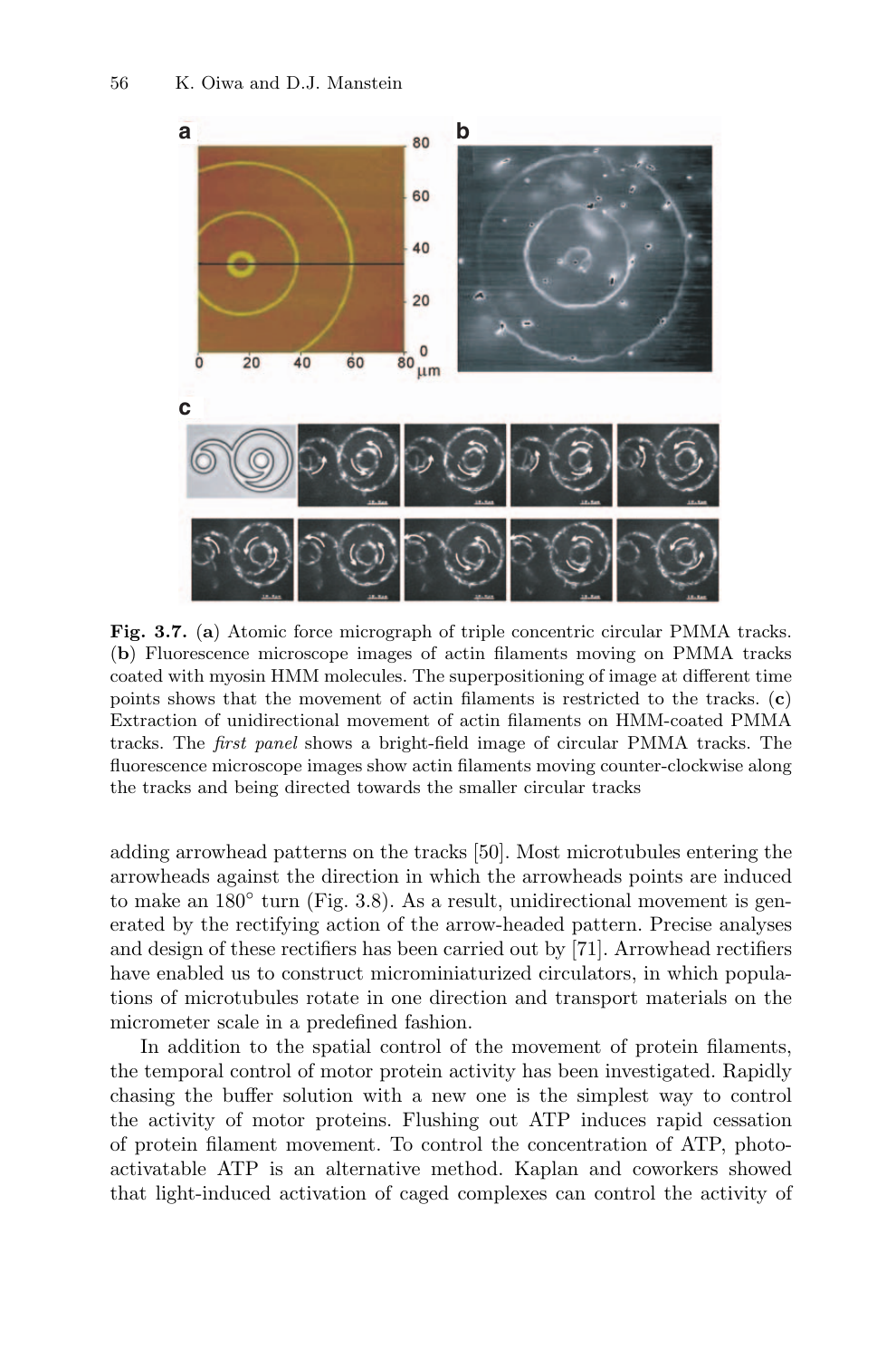

**Fig. 3.8.** Micro-fabricated circular grooves with arrowhead patterns to extract unidirectional movement from bi-directional, rotational movement of microtubules. (**a**) An optical microscopic image of the grooves. With this pattern, microtubules in the outer circle are moving clockwise, while those in the inner circle are moving counter-clockwise. (**b**) Schematic diagram of the arrowhead functioning as a rectifier of microtubule movement

proteins [52]. Caged nucleotides have been commonly used not only for the study of motor protein function [53] but also for controlling motor proteins in nanomachine-development [54]. One promising approach to controlling the activity of motor proteins is the development of caged proteins pioneered by G. Marriott [55, 56]. Caged heavy meromyosin was prepared by conjugating the thiol reactive reagent 1-(bromomethyl)-2-nitro-4, 5-dimethoxybenzene with the critical thiol group in the so-called SH1-helix. This treatment renders the molecule inactive. It can be reactivated by a pulse of near-ultraviolet light. Following irradiation with UV light, actin filaments on HMM-coated surface concomitantly start to move with velocities comparable to those of unmodified HMM [55].

On the other hand, the fast and reversible on- and off-switching of the motile activity of motor proteins needs to be investigated for the application of motor proteins to nanomachines. Rapid perturbation such as a temperature jump can be used to control movement of protein filaments. Kato et al., developed a temperature-pulse microscope in which an IR laser beam locally illuminated an aggregate of metal particles bound on a surface [57]. Using this system, the temperature of a microscopic region of ca.  $10 \mu m$  in diameters was raised reversibly in a square-wave fashion with rise and fall times of several ms with a temperature gradient up to 2 degrees C/micrometer. Using an in vitro motility assay, they showed that the motor functions can be thermally and reversibly activated even at temperatures that are high enough to normally damage the proteins. By combining directional control of movement of protein filaments with this temperature jump method or application of light, external electric and magnetic fields, it should be possible to control cargo loading and unloading as well as the motor protein activities.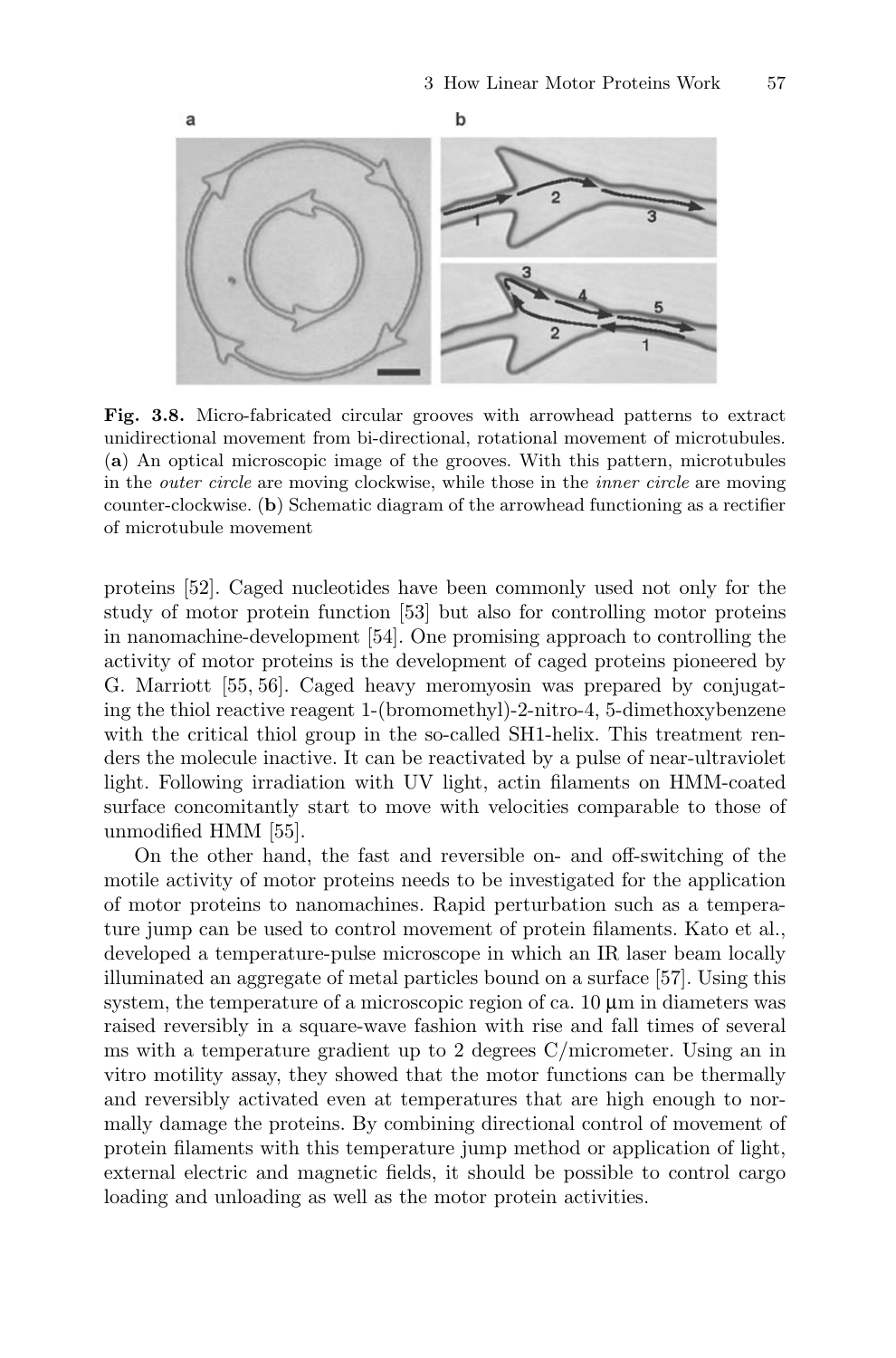Controlling the position and orientation of motor proteins with subnanometer precision constitutes another key technology: motor proteins need to be placed with nanometer accuracy on a surface and their orientation controlled within a few degrees. Spudich and coworkers demonstrated that HMM molecules, sterospecifically bound to a single actin filament in rigor, could be transferred to nitrocellulose-coated surface by addition of ATP and that transferred HMM supported motility of actin filaments [58]. Combining this technique to filament-alignment techniques may provide a surface on which motor proteins are aligned with high spatial precisions and orientation.

Several methods for coupling motor proteins to the surface have been reported. Fusion motor proteins with bacterial biotin-binding proteins can bind specifically to streptavidin-coated cargoes or surfaces. Many peptide tags fused to expressed proteins have been commonly used to make the purifications easy. Some of these tags were used to couple the proteins to surfaces coated with the complementary ligand or antibodies [59–61].

#### **3.9 Conclusions and Perspectives**

Here, we have described the basic properties of motor proteins and how molecular biological techniques can be used to generate recombinant motors with well defined properties. The alignment of motor proteins and cytoskeletal filaments while maintaining their functions has been achieved by the use of nano- and micro-fabrication techniques. The methods described here are useful for establishing micrometer- or nanometer-scale arrays of motor proteins and filaments, and straightforward in their application. The use of motor proteins in nanometric actuators is moving a step closer towards realization. The generation of backwards- and forwards-moving motors that display increased thermal stability, optimized kinetic properties, and tight regulation by external signals will play an important part in the integration of biomolecules into nanotechnological devices.

The mechanochemical coupling in myosin, as described here, is a paradigm for linear motor proteins in general and suggests that the activity of these nanomachines can be mediated or regulated by divers mechanisms. The occurrence of myosins with lever arms of different length constitutes a simple means of increasing the size of the working stroke and thereby the velocity [23]. Similarly, the angle through which the lever arm swings affects the size of the working stroke and velocity. It has been shown that the lever arm of class I myosins swings though a ∼30◦ larger angle than in conventional myosin [34]. Fine-tuning of the rate of ATP turnover provides another way to modulate the velocity of motor proteins. This can be done by changing the rate of the ATP hydrolysis step or by modification of the rate of product release [62]. As the release of the hydrolysis products is greatly accelerated by actin-binding, modulation of the interaction with actin provides one means to affect motor function. In the case of some unconventional myosins, phosphorylation of a so-called "TEDS-residue" is required for normal coupling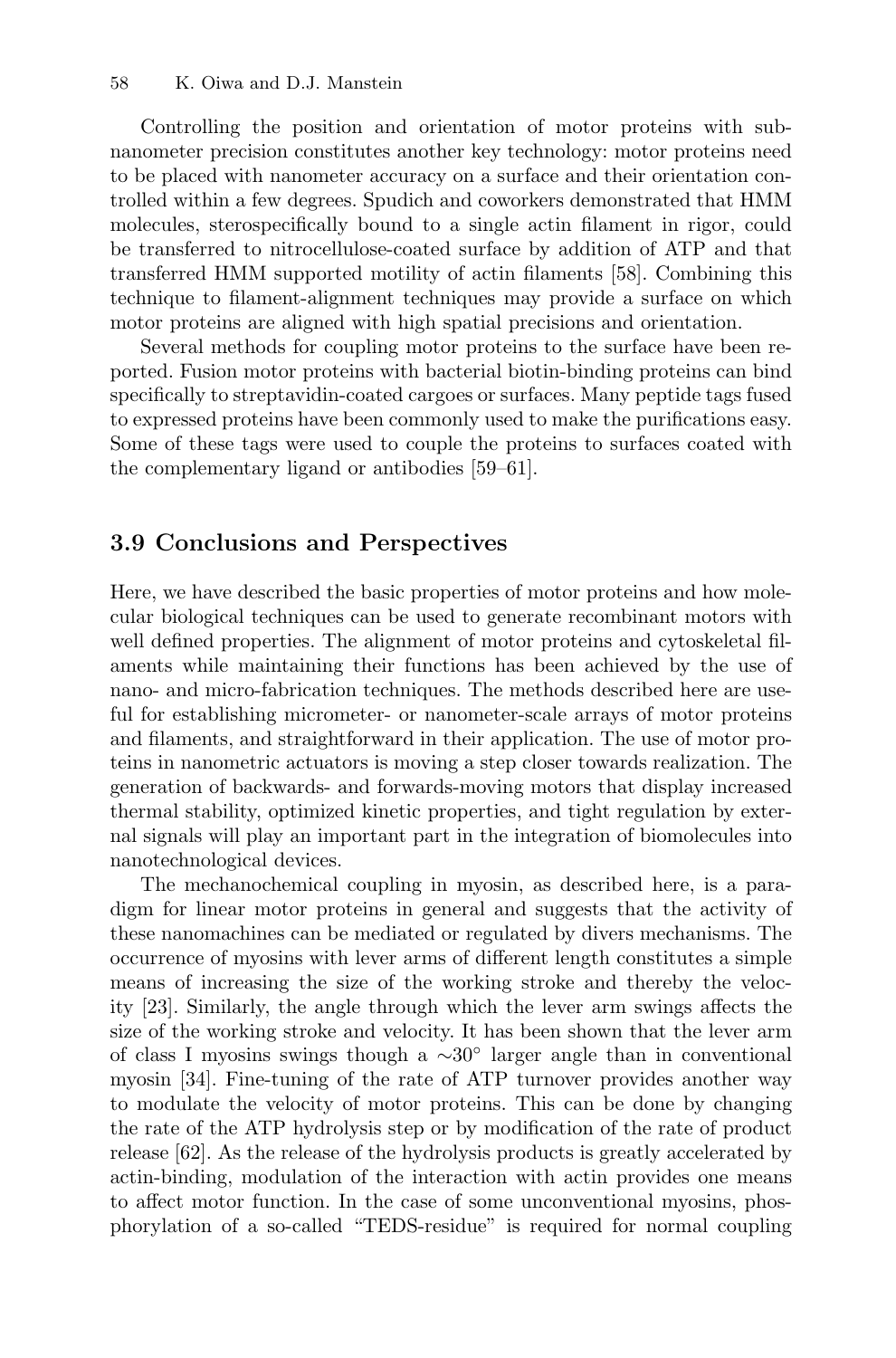between the actin and nucleotide bindings sites [63–65]. The negative charge introduced by the phosphate group stabilizes the rigor complex by reducing the dissociation rate constant more than 30-fold. Product inhibition by ADP provides another means to reduce the velocity of the motor protein.  $Mg^{2+}$ ions, which act more like catalysts during the ATPase cycle, can affect the rate of ADP-release. For class-I and class-V myosins, it has been shown that changes in the concentration of free  $Mg^{2+}$ -ions within the physiological range affect velocity [63,66]. Motor activity can also be modulated by changes in the stiffness of the lever arm. The  $Ca^{2+}$ -ion dependent binding of light chains can induce such changes. Direct mechanical coupling between the heads of kinesin or myosin heavy chain dimers provides a further way to modulate motor activity and, with appropriate tuning of the hydrolysis and product release steps, can play a key role in the generation of processive motors and the directional movement of motor proteins in the absence of a stiff lever arm  $[67-69]$ .

#### **Acknowledgements**

We thank E. Mandelkow and A. Marx for providing Fig. 3.1b. The work was supported by Special Coordination Funds for Promoting Science and Technology, the Ministry of Education, Culture, Sports, Science and Technology (K.O.); Fond der Chemischen Industrie and DFG grants MA1081/5-3 and MA1081/6-1 (D.J.M.).

### **References**

- 1. R. D. Vale (2000). AAA proteins. Lords of the ring. J Cell Biol, **150**, pp. 13–20.
- 2. L. M. DiBella and S. M. King (2001). Dynein motors of the Chlamydomonas flagellum. Int Rev Cytol, **210**, pp. 227–268.
- 3. I. Milisav (1998). Dynein and dynein-related genes. Cell Motil Cytoskeleton, **39**, pp. 261–272.
- 4. M. P. Koonce and M. Samso (2004). Of rings and levers: the dynein motor comes of age. Trends Cell Biol, **14**, pp. 612–619.
- 5. D. J. Asai and M. P. Koonce (2001). The dynein heavy chain: structure, mechanics and evolution. Trends Cell Biol, **11**, pp. 196–202.
- 6. K. Oiwa and H. Sakakibara (2005). Recent progress in dynein structure and mechanism. Curr Opin Cell Biol, **17**, pp. 98–103.
- 7. M. A. Geeves, R. Fedorov, and D. J. Manstein (2005). Molecular mechanism of actomyosin-based motility. Cell Mol Life Sci, **62**, pp. 1462–1477.
- 8. S. A. Burgess, M. L. Walker, H. Sakakibara, P. J. Knight, and K. Oiwa (2003). Dynein structure and power stroke. Nature, **421**, pp. 715–718.
- 9. F. Kozielski, S. Sack, A. Marx, M. Thormahlen, E. Schonbrunn, V. Biou, A. Thompson, E. M. Mandelkow, and E. Mandelkow (1997). The crystal structure of dimeric kinesin and implications for microtubule-dependent motility. Cell, **91**, pp. 985–994.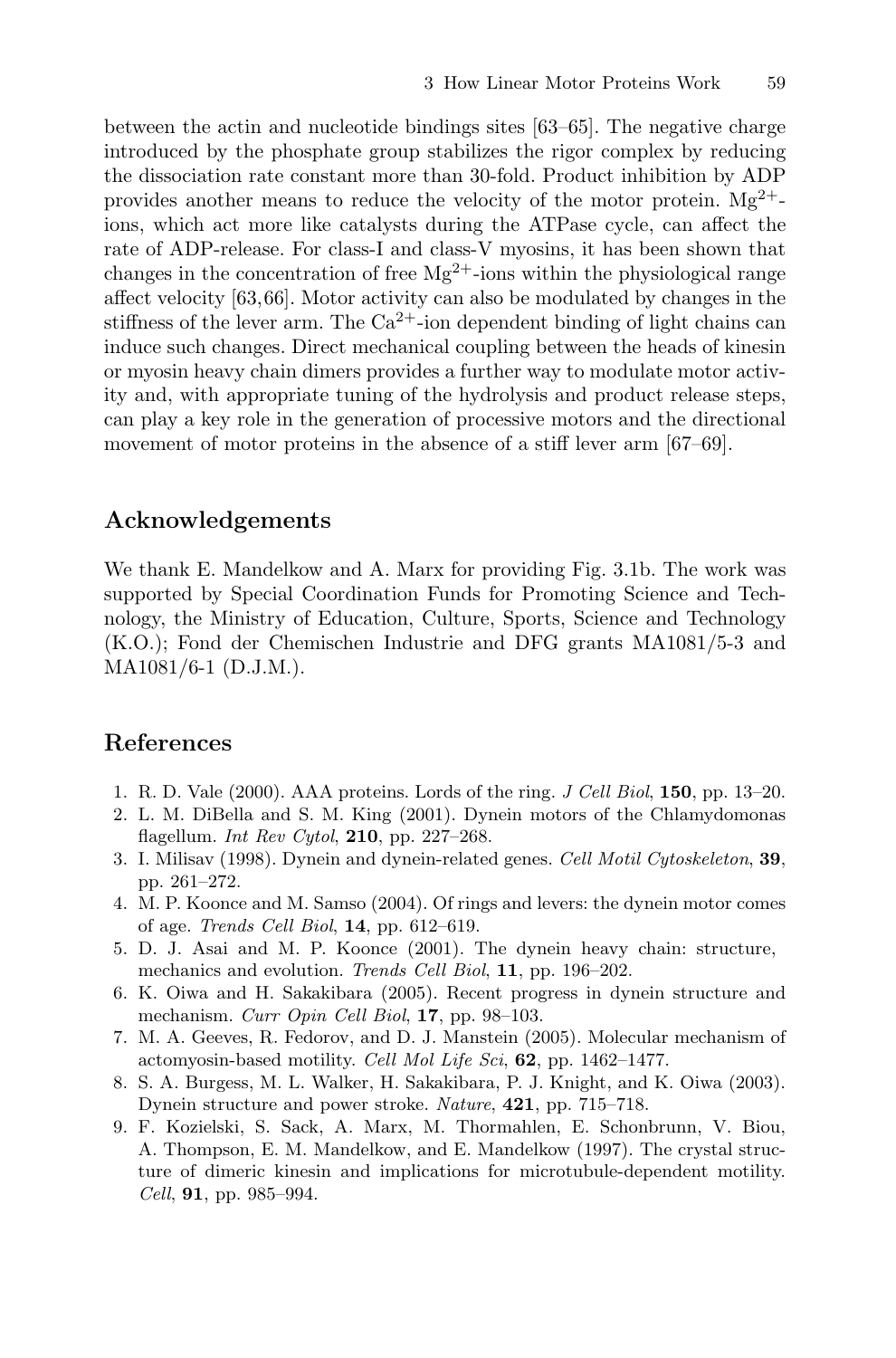- 10. F. J. Kull, E. P. Sablin, R. Lau, R. J. Fletterick, and R. D. Vale (1996). Crystal structure of the kinesin motor domain reveals a structural similarity to myosin. Nature, **380**, pp. 550–555.
- 11. I. Rayment, W. R. Rypniewski, K. Schmidt-Base, R. Smith, D. R. Tomchick, M. M. Benning, D. A. Winkelmann, G. Wesenberg, and H. M. Holden (1993). Three-dimensional structure of myosin subfragment-1: a molecular motor. Science, **261**, pp. 50–58.
- 12. R. S. Goody and W. Hofmann-Goody (2002). Exchange factors, effectors, GAPs and motor proteins: common thermodynamic and kinetic principles for different functions. Eur Biophys J, **31**, pp. 268–274.
- 13. R. D. Vale (1996). Switches, latches, and amplifiers: common themes of G proteins and molecular motors. J Cell Biol, **135**, pp. 291–302.
- 14. M. Anson, M. A. Geeves, S. E. Kurzawa, and D. J. Manstein (1996). Myosin motors with artificial lever arms. EMBO J, **15**, pp. 6069–6074.
- 15. T. Q. Uyeda, P. D. Abramson, and J. A. Spudich (1996). The neck region of the myosin motor domain acts as a lever arm to generate movement. Proc Natl Acad Sci USA, **93**, pp. 4459–4464.
- 16. P. B. Conibear, C. R. Bagshaw, P. G. Fajer, M. Kovacs, and A. Malnasi-Csizmadia (2003). Myosin cleft movement and its coupling to actomyosin dissociation. Nat Struct Biol, **10**, pp. 831–835.
- 17. P. D. Coureux, A. L. Wells, J. Menetrey, C. M. Yengo, C. A. Morris, H. L. Sweeney, and A. Houdusse (2003). A structural state of the myosin V motor without bound nucleotide. Nature, **425**, pp. 419–423.
- 18. T. F. Reubold, S. Eschenburg, A. Becker, F. J. Kull, and D. J. Manstein (2003). A structural model for actin-induced nucleotide release in myosin. Nat Struct Biol, **10**, pp. 826–830.
- 19. K. C. Holmes, I. Angert, F. J. Kull, W. Jahn, and R. R. Schroder (2003). Electron cryo-microscopy shows how strong binding of myosin to actin releases nucleotide. Nature, **425**, pp. 423–427.
- 20. H. Brzeska, T. J. Lynch, and E. D. Korn (1988). Localization of the actinbinding sites of Acanthamoeba myosin IB and effect of limited proteolysis on its actin-activated Mg2+-ATPase activity. J Biol Chem, **263**, pp. 427–435.
- 21. M. A. Geeves and P. B. Conibear (1995). The role of three-state docking of myosin S1 with actin in force generation. Biophys J, **68**, pp. 194S–199S; discussion 199S–201S.
- 22. K. Ito, T. Kashiyama, K. Shimada, A. Yamaguchi, J. Awata, Y. Hachikubo, D. J. Manstein, and K. Yamamoto (2003). Recombinant motor domain constructs of Chara corallina myosin display fast motility and high ATPase activity. Biochem Biophys Res Commun, **312**, pp. 958–964.
- 23. C. Ruff, M. Furch, B. Brenner, D. J. Manstein, and E. Meyhofer (2001). Singlemolecule tracking of myosins with genetically engineered amplifier domains. Nat Struct Biol, **8**, pp. 226–229.
- 24. M. Tominaga, H. Kojima, E. Yokota, H. Orii, R. Nakamori, E. Katayama, M. Anson, T. Shimmen, and K. Oiwa (2003). Higher plant myosin XI moves processively on actin with 35 nm steps at high velocity. EMBO J, **22**, pp. 1263– 1272.
- 25. S. Higashi-Fujime, R. Ishikawa, H. Iwasawa, O. Kagami, E. Kurimoto, K. Kohama, and T. Hozumi (1995). The fastest actin-based motor protein from the green algae, Chara, and its distinct mode of interaction with actin. FEBS Lett, **375**, pp. 151–154.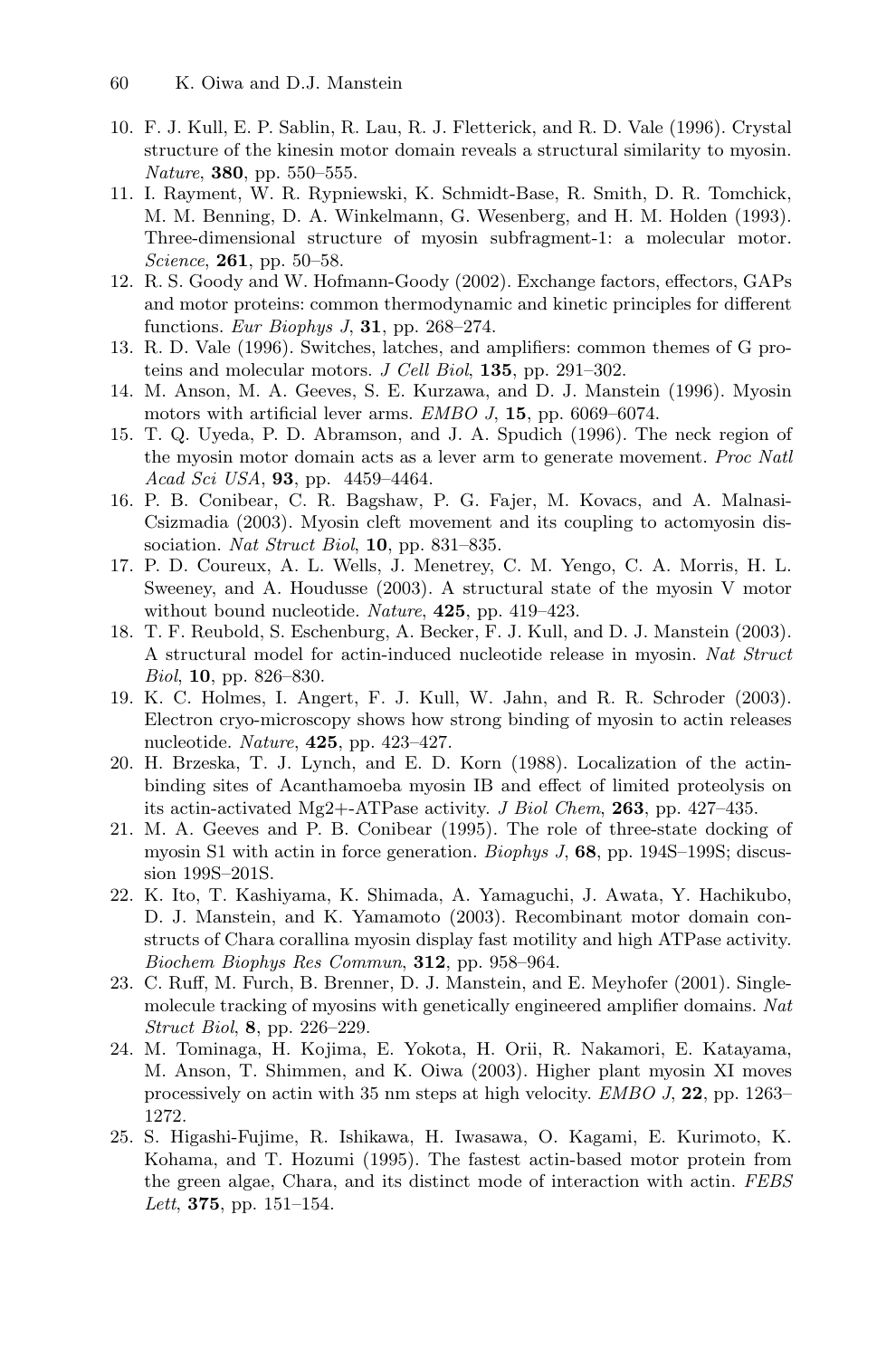- 26. R. A. Walker (1995). ncd and kinesin motor domains interact with both alphaand beta-tubulin. Proc Natl Acad Sci USA, **92**, pp. 5960–5964.
- 27. S. A. Endow, S. J. Kang, L. L. Satterwhite, M. D. Rose, V. P. Skeen, and E. D. Salmon (1994). Yeast Kar3 is a minus-end microtubule motor protein that destabilizes microtubules preferentially at the minus ends. EMBO J, **13**, pp. 2708–2713.
- 28. J. Menetrey, A. Bahloul, A. L. Wells, C. M. Yengo, C. A. Morris, H. L. Sweeney, and A. Houdusse (2005). The structure of the myosin VI motor reveals the mechanism of directionality reversal. Nature, **435**, pp. 779–785.
- 29. A. L. Wells, A. W. Lin, L. Q. Chen, D. Safer, S. M. Cain, T. Hasson, B. O. Carragher, R. A. Milligan, and H. L. Sweeney (1999). Myosin VI is an actinbased motor that moves backwards. Nature, **401**, pp. 505–508.
- 30. A. Inoue, J. Saito, R. Ikebe, and M. Ikebe (2002). Myosin IXb is a single-headed minus-end-directed processive motor. Nat Cell Biol, **4**, pp. 302–306.
- 31. M. A. Geeves, and K. C. Holmes (1999). Structural mechanism of muscle contraction. Ann Rev Biochem, **68**, pp. 687–728.
- 32. G. Tsiavaliaris, S. Fujita-Becker, and D. J. Manstein (2004). Molecular engineering of a backwards-moving myosin motor. Nature, **427**, pp. 558–561.
- 33. W. Kliche, S. Fujita-Becker, M. Kollmar, D. J. Manstein, and F. J. Kull (2001). Structure of a genetically engineered molecular motor. EMBO J, **20**, pp. 40–46.
- 34. M. Kollmar, U. Dürrwang, W. Kliche, D. J. Manstein, and F. J. Kull (2002). Crystal structure of the motor domain of a class-I myosin. EMBO J, **21**, pp. 2517–2525.
- 35. B. Prakash, L. Renault, G. J. Praefcke, C. Herrmann, and A. Wittinghofer (2000). Triphosphate structure of guanylate-binding protein 1 and implications for nucleotide binding and GTPase mechanism. EMBO J, **19**, pp. 4555–4564.
- 36. S. J. Kron and J. A. Spudich (1986). Fluorescent actin filaments move on myosin fixed to a glass surface. Proc Natl Acad Sci USA, **83**, pp. 6272–6276.
- 37. L. Limberis and R. J. Stewart (2000). Toward kinesin-powered microdevices. Nanotechnol, **11**, pp. 47–51.
- 38. R. Stracke, K. J. Bohm, J. Burgold, H. J. Schacht, and E. Unger (2000). Physical and technical parameters determining the functioning of a kinesin-based cell-free motor system. Nanotechnol, **11**, pp. 52–56.
- 39. K. J. Böhm, R. Stracke, P. Muhlig, and E. Unger (2001). Motor protein-driven unidirectional transport of micrometer-sized cargoes across isopolar microtubule arrays. Nanotechnol, **12**, pp. 238–244.
- 40. R. Bunk, J. Klinth, L. Montelius, I. A. Nicholls, P. Omling, S. Tagerud, and A. Mansson (2003). Actomyosin motility on nanostructured surfaces. Biochem Biophys Res Commun, **301**, pp. 783–788.
- 41. D. V. Nicolau, H. Suzuki, S. Mashiko, T. Taguchi, and S. Yoshikawa (1999). Actin motion on microlithographically functionalized myosin surfaces and tracks. Biophys J, **77**, pp. 1126–1134.
- 42. H. Suzuki, A. Yamada, K. Oiwa, H. Nakayama, and S. Mashiko (1997). Control of actin moving trajectory by patterned poly(methylmethacrylate) tracks. Biophys J, **72**, pp. 1997–2001.
- 43. H. Suzuki, K. Oiwa, A. Yamada, H. Sakakibara, H. Nakayama, and S. Mashiko (1995). Linear Arrangement of Motor Protein on a Mechanically Deposited Fluoropolymer Thin Film. Jpn J Appl Phys, **34**, pp. 3937–3941.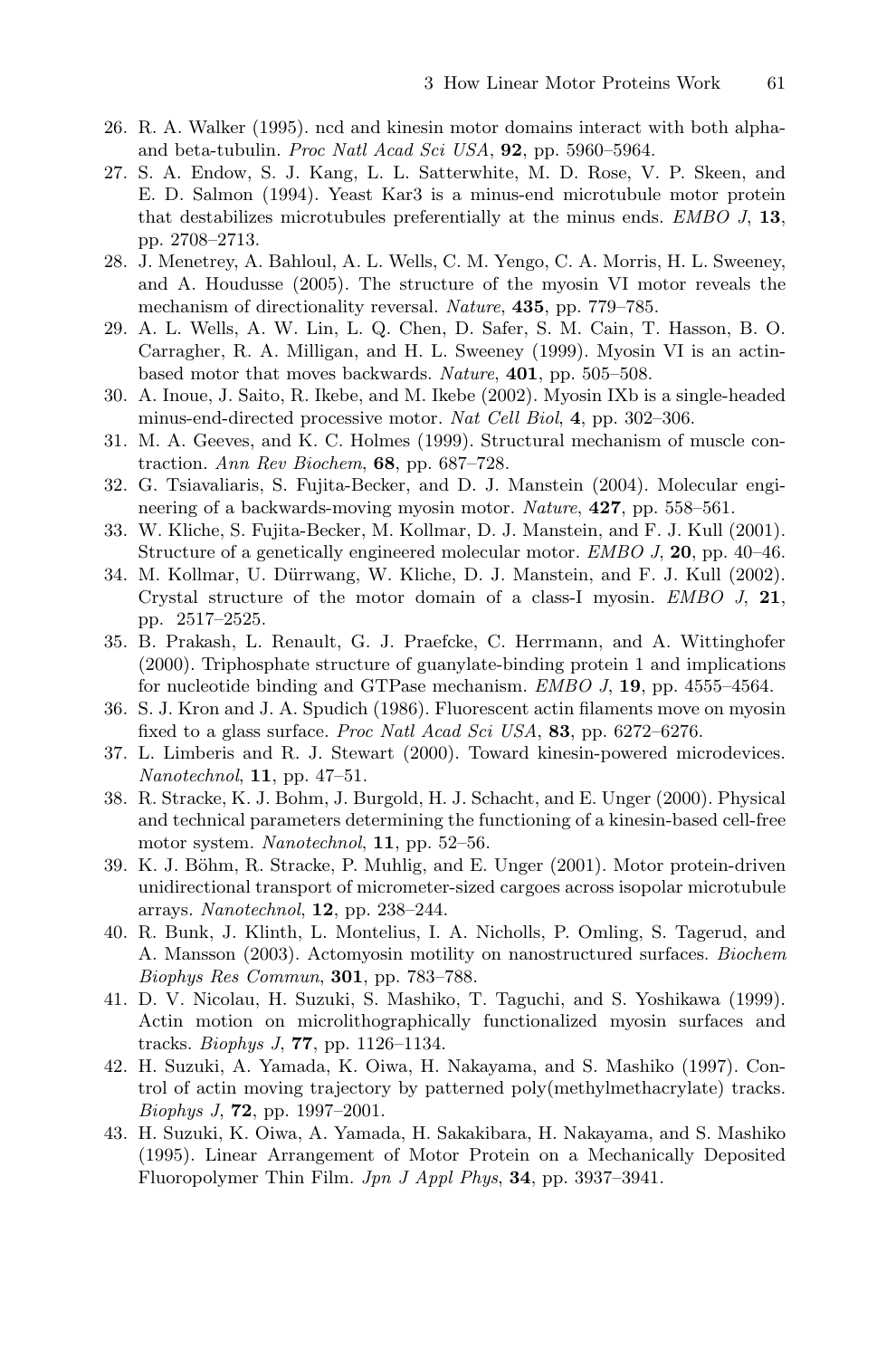- 44. J. C. Wittmann and P. Smith (1991). Highly oriented thin-films of poly(tetrafluoroethylene) as a substrate for oriented growth of materials. Nature, **352**, pp. 414–417.
- 45. D. Fenwick, P. Smith, and J. C. Wittmann (1996). Epitaxial and graphoepitaxial growth of materials on highly orientated PTFE substrates. J Mat Science, **31**, pp. 128–131.
- 46. J. R. Dennis, J. Howard, and V. Vogel (1999). Molecular shuttles: directed motion of microtubules slang nanoscale kinesin tracks. Nanotechnol, **10**, pp. 232– 236.
- 47. K. Oiwa, D. M. Jameson, J. C. Croney, C. T. Davis, J. F. Eccleston, and M. Anson (2003). The 2'-O- and 3'-O-Cy3-EDA-ATP(ADP) complexes with myosin subfragment-1 are spectroscopically distinct. Biophys J, **84**, pp. 634– 642.
- 48. J. Clemmens, H. Hess, J. Howard, and V. Vogel (2003a). Analysis of microtubule guidance in open microfabricated channels coated with the motor protein kinesin. Langmuir, **19**, pp. 1738–1744.
- 49. J. Clemmens, H. Hess, R. Lipscomb, Y. Hanein, K. F. Bohringer, C. M. Matzke, G. D. Bachand, B. C. Bunker, and V. Vogel (2003b). Mechanisms of microtubule guiding on microfabricated kinesin-coated surfaces: Chemical and topographic surface patterns. Langmuir, **19**, pp. 10967–10974.
- 50. Y. Hiratsuka, T. Tada, K. Oiwa, T. Kanayama, and T. Q. Uyeda (2001). Controlling the direction of kinesin-driven microtubule movements along microlithographic tracks. Biophys J, **81**, pp. 1555–1561.
- 51. R. Bunk, M. Sundberg, A. Mansson, I. A. Nicholls, P. Omling, S. Tagerud, and L. Montelius (2005). Guiding motor-propelled molecules with nanoscale precision through silanized bi-channel structures. Nanotechnol, **16**, pp. 710–717.
- 52. J. H. Kaplan, B. Forbush, 3rd, and J. F. Hoffman (1978). Rapid photolytic release of adenosine 5'-triphosphate from a protected analogue: utilization by the Na:K pump of human red blood cell ghosts. Biochemistry, **17**, pp. 1929– 1935.
- 53. J. A. McCray, L. Herbette, T. Kihara, and D. R. Trentham (1980). A new approach to time-resolved studies of ATP-requiring biological systems; laser flash photolysis of caged ATP. Proc Natl Acad Sci USA, **77**, pp. 7237–7241.
- 54. H. Hess, J. Clemmens, D. Qin, J. Howard, and V. Vogel (2001). Light-controlled molecular shuttles made from motor proteins carrying cargo on engineered surfaces. Nano Letters, **1**, pp. 235–239.
- 55. G. Marriott and M. Heidecker (1996). Light-directed generation of the actinactivated ATPase activity of caged heavy meromyosin. Biochemistry, **35**, pp. 3170–3174.
- 56. G. Marriott, P. Roy, and K. Jacobson (2003). Preparation and light-directed activation of caged proteins. Methods Enzymol, **360**, pp. 274–288.
- 57. H. Kato, T. Nishizaka, T. Iga, K. Kinosita, Jr., and S. Ishiwata (1999). Imaging of thermal activation of actomyosin motors. Proc Natl Acad Sci USA, **96**, pp. 9602–9606.
- 58. Y. Y. Toyoshima, C. Toyoshima, and J. A. Spudich (1989). Bidirectional movement of actin filaments along tracks of myosin heads. Nature, **341**, pp. 154–156.
- 59. Y. Inoue, Y. Y. Toyoshima, A. H. Iwane, S. Morimoto, H. Higuchi, and T. Yanagida (1997). Movements of truncated kinesin fragments with a short or an artificial flexible neck. Proc Natl Acad Sci USA, **94**, pp. 7275–7280.